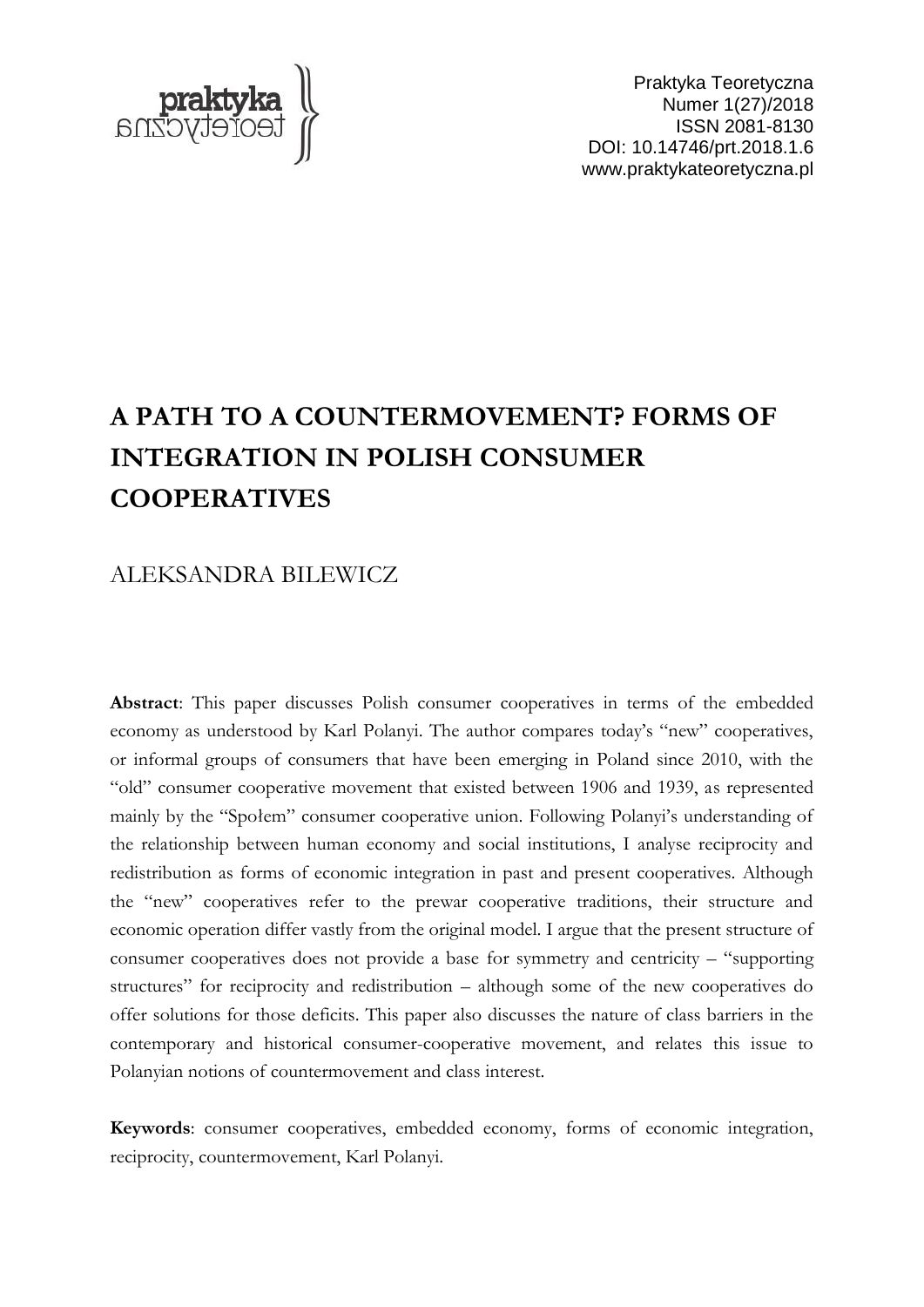## **Introduction**

 $\overline{a}$ 

"We will abolish capitalism with this carrot" – read a slogan on a website of the first new consumer cooperative in Poland, Warszawska Kooperatywa Spożywcza, which was established in 2010. Unusual as those words may seem, they represent the way in which the creators of this informal consumer groups, organised to buy produce directly from farmers, referred to the original ideas behind the consumer cooperative movement – the idea to gradually replace the capitalist system by democratically organized associations of consumers. Most of the new cooperatives declare that they strive for "a more just, democratic and environmentally friendly economy" and for democratic, consensually governed entities.<sup>1</sup> These groups have been emerging over the past eight years (i.e. since 2010). Overall, there have been over thirty attempts to form consumer cooperatives all over the country. However, not all of them survive the first years or even months.

The relationship of the new consumer cooperatives with the cooperative legacy, especially with the rich tradition of consumer cooperatives in Poland, which formed one of the largest and strongest Polish social movements prior to the Second World War (Chyra-Rolicz 1985, 1992), is a complex issue that I found especially worth investigating due to the fact that the new cooperatives promise to revive the democratic spirit of the once strong social movement. After 1945, cooperatives in Poland were delegitimised as a result of their incorporation into the Communist state's planned economy, resulting in a loss of autonomy of the cooperatives (Brodziński 1999). Leaders of today"s cooperatives refer to the "real" or "original" democratic-cooperative traditions that thrived in Poland before 1939, but the new consumer groups that identify as "cooperatives" differ vastly from their pre-war predecessors.

The possibility of reviving the old cooperative model, born during the industrial revolution as a response to the disastrous situation of workers, should be interpreted as rather illusory in the post-industrial age. However, it must be emphasised that today"s activists do not understand this revival literally. Indeed, the structure and aims of the new movement are quite different. I have found it fruitful to take seriously this declared connection with the past, by tracking the structural and ideological differences between the "old" consumer cooperatives that traced their roots to the 1860s and the new groups that are partly grounded in anarchist-inspired currents in the "newest social movements" (see Day 2005). In this article, when referring to the old cooperatives, I limit the scope of my comparison to

<sup>1</sup> A slogan coined by a pioneering cooperative in Warsaw that is now found on websites of other cooperatives also. See the website of the Warsaw Consumer Cooperative (established in 2010): http://www.wks.waw.pl/kim-jestesmy/ (accessed 17/11/2016) and Krakowska Kooperatywa Spożywcza: http://kooperatywakrak.pl/ (accessed 17/11/2016).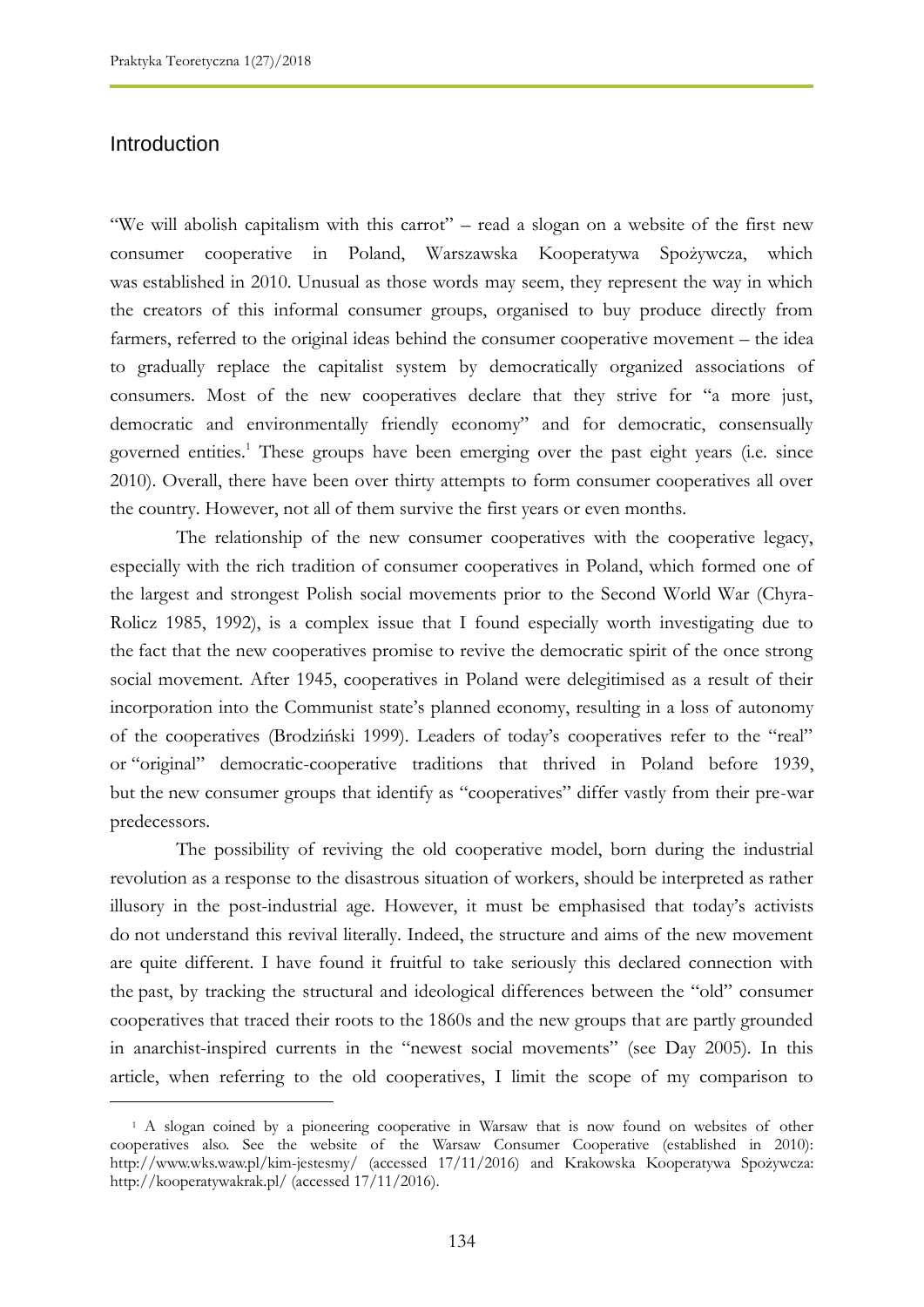the Union of Consumer Cooperatives of the Polish Republic *Społem*<sup>2</sup> (which I henceforth refer to simply as *Społem*, which means "together"), the largest cooperative union in the country during the interwar period. Established in 1911 in Warsaw as a local cooperative union (Warszawski Związek Stowarzyszeń Spożywczych), it was transformed into a national organisation after Poland regained independence in 1918.

My interest in the practice of consumer cooperatives lies in the ideas that they generally share about the economy, most notably about food exchange. They seem to agree with Karl Polanyi's diagnosis of the need to re-embed the economic sphere into social relations to protect society from the destructive impact of free-market forces. Just like the cooperatives that emerged in Europe in the industrial age, the new cooperatives can be viewed as a countermovement (another Polanyian term), or the self-protection of society from the market. Therefore, the role of this paper is to understand differences in internal structure of the "old" (pre-1939) and "new" (formed after 2010) cooperatives in Polanyian terms, and thus to reflect on two ways of forming a countermovement. I do this by examining the "forms of economic integration" identified by Polanyi – namely, reciprocity and redistribution – both in the "old" and in the "new" cooperatives.

This paper is based on fieldwork conducted in fourteen Polish consumer cooperatives between 2012 and 2015, as well as on archival research on *Społem* and the prewar Polish cooperative movement (conducted 2015-2017).

The fieldwork comprises forty-three in-depth interviews with members of cooperatives from Warsaw, Kraków, Gdańsk, Łódź, Białystok, Poznań, Opole, Katowice and Wrocław. In 2015, I also conducted, together with Ruta Śpiewak, twenty semi-structured interviews with farmers who delivered to cooperatives from Warsaw and Kraków. I also examined written data, for example, from the websites of cooperatives and newspaper articles.

The archival research comprised an analysis of different materials produced by *Społem*: articles in periodicals issued by the Union (mainly the *Społem* monthly and *Spólnota*, a popular magazine issued fortnightly), books, office documents, letters as well as the memoirs of *Społem* leaders, other *Społem* employees and members of cooperatives belonging to the pre-war union.

 $\overline{a}$ 

<sup>2</sup> The name of the organisation changed over time. At the time of its establishment in 1911 it bore the name "Warsaw Union of Consumer Associations". The full name mentioned in the text was introduced in 1935. The Union was commonly referred to simply as *Społem* or the *Społem* Union (*Związek Społem*).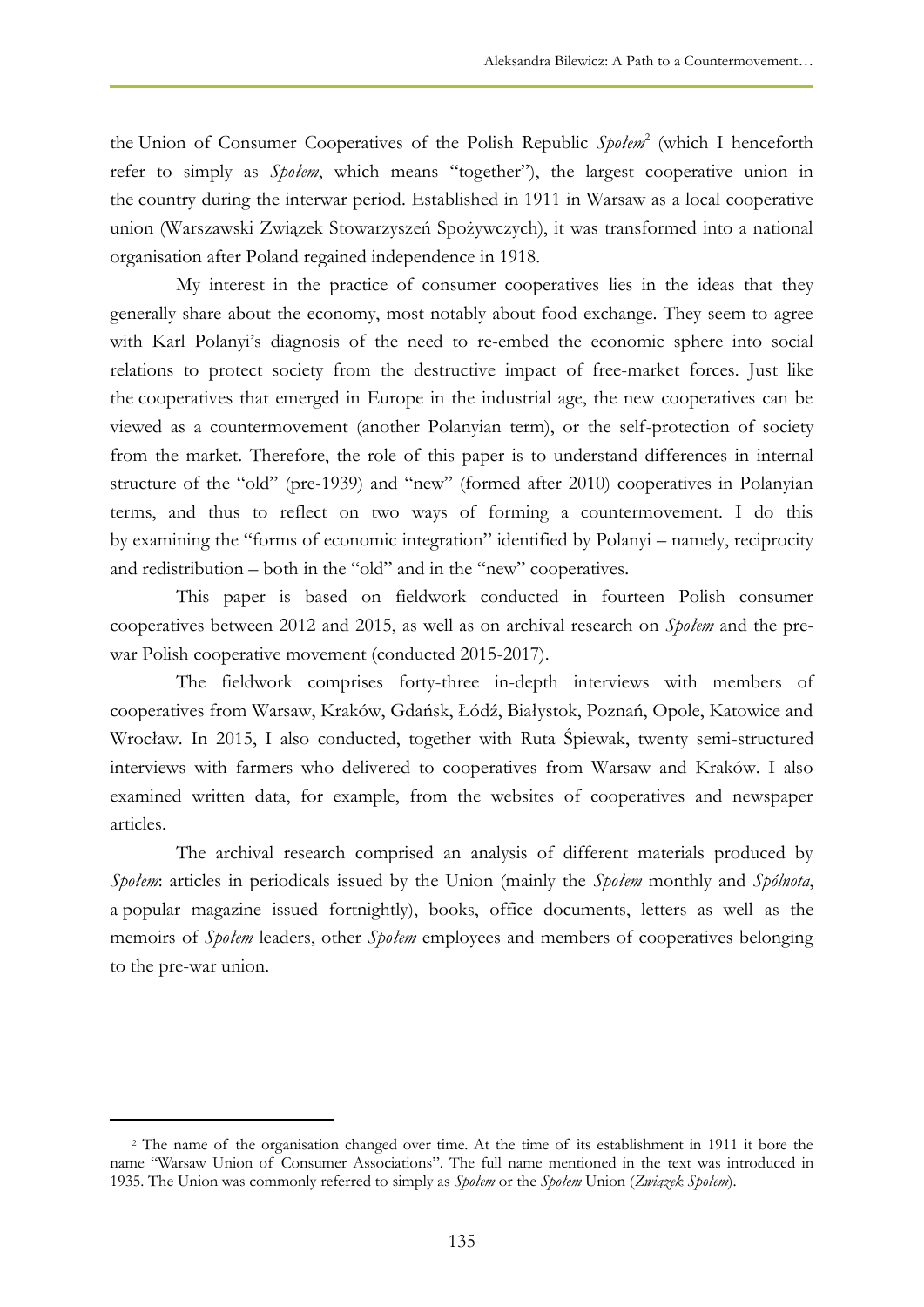## The cooperative movement in a Polanyian framework

The birth of consumer cooperatives is symbolically marked by the establishment of the Rochdale Society of Equitable Pioneers in 1844, traditionally acknowledged as the first proper consumer cooperative (Holyoake 1908; Webb 1930). The original impulse came from socialist thinkers and social activists later referred to as "utopian", in particular Robert Owen, whose first radical social experiments based on cooperation were either paternalistic and hard to reproduce, or totally unsuccessful (such as the American New Harmony Commune; see Carmony and Elliott 1980). Yet the idea, when taken up by working-class leaders and adjusted to their everyday needs, proved its practicability. Consumer cooperatives proper were inspired by a variety of currents in the workers" movements of the time: Owenist, guild socialist and Christian socialist (Webb 1930; Fairbairn 1994). The Pioneers created a core set of principles guiding cooperatives that would later come to be known as the Rochdale Principles. The most significant of these were open membership, democratic control, a limitation on member compensation, autonomy and independence, and a focus on education (Fairbairn 1994). The general idea behind the cooperative movement was to counter economic exploitation by regaining control over consumption through the establishment of democratically governed enterprises run by their members. After taking control of the exchange process and eliminating private trade, the cooperatives were then to take over production (see Gide 1922). Although this far-reaching aim was never realised, cooperatives all over Europe had various degrees of success: they owned bakeries, foodprocessing factories and even facilities in other branches of industry. In many places, they had a considerable impact on lowering prices and raising the standard of living of working people, by providing them also with education and cultural activities. Cooperatives enabled ordinary workers not only to raise their standard of living, they also allowed them to rediscover their agency and create more humanised spaces in a world governed by impersonal market forces. Along with political parties and movements, consumer cooperatives were an important sphere of resistance to the new order.

It is this resistance to market forces that attracted the attention of Karl Polanyi, a philosopher, lawyer and anthropologist born in Budapest in 1886. During his studies, he joined counter-cultural and left-wing circles in Budapest (among others, the Galileo circle). After the first world war, he experienced the "golden years" of socialism in Vienna and was heavily influenced by workers' communal activities in the city. In 1933, he was forced to move to Britain after the rise of the National Socialist regime. There, he got involved, among other things, in educational activities in workers" circles (for and extended biography of Polanyi see Dale 2016). His main work, *The Great Transformation*, which he finished in the US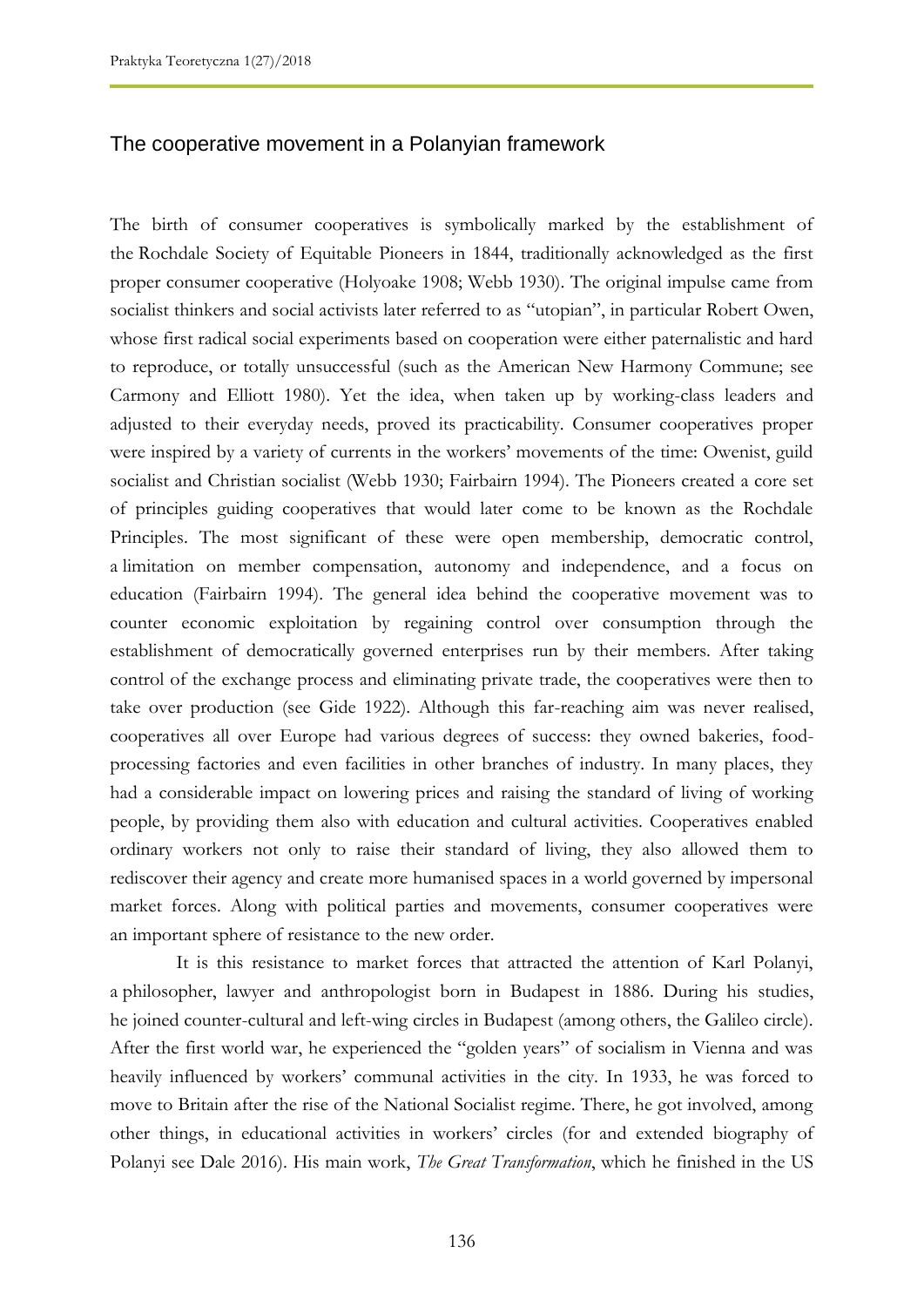close to the end of the Second World War, is devoted to examining how the liberal market order was imposed on European societies, which provoked social resistance. used to impose the liberal market order on society and the ensuing social resistance.

While Polanyi rarely refers to the consumer cooperative movement as such in his writings, the streams of pre-Marxist socialist thought in which he took an interest during his Viennese and British years (see Dale 2013, 61; 2016, 18–32) – Christian socialism, guild socialism and the Owenist movement, among others – were the same streams that inspired cooperativist thought. Likewise, the social movements that contributed to the growth of the cooperative idea were also at the core of Polanyi"s interests in his later period. In *The Great Transformation*, he devoted a large amount of attention notably to the Owenist movement, which fostered different forms of economic institution (for example, the Villages of Cooperation). As Polanyi put it, "The consumers' cooperatives of Great Britain, which found imitators all over the world, were, of course, the main practical offshoot of Owenism". He concluded: "That its impetus was lost, or – rather – was maintained only on the peripheral sphere of the consumers" movement – was the greatest single defeat of spiritual forces in the history of industrial England" (Polanyi 2001, 178).

The starting point for my approach to cooperatives is the Polanyian concept of embedded economy, understood in opposition to market domination over other social institutions. According to Polanyi, the free-market economy is most fully exemplified by nineteenth-century Britain, where *laissez-faire* policies utterly transformed the human environment in an attempt to subordinate society to the rule of a separate economy, creating free markets for labour, land and money (1968a, 67–8). Following Polanyi"s essay *Aristotle Discovers the Economy* (1968a, 82), I work on the premise that "the development from embedded to disembedded economies is a matter of degree. Nevertheless, the distinction is fundamental to the understanding of modern society." However, I also acknowledge that fully embedded and disembedded economies should be treated as ideal types (Hann and Hart 2011b, 9), since Polanyi was aware both of the fact that markets were present in pre-modern societies and that a fully disembedded economy would lead to the virtual destruction of society and nature. Even in the fervour of the Industrial Revolution, the economy was not entirely separate from society.

However, following Beckert (2009) as well as Dale (2013, 202), I reject Fred Block"s idea (and similar interpretations) that Polanyi changed his understanding of embeddedness in his later writings to the concept of the "always embedded" economy (see Block 2003; Block and Somers 2014). In contrast to market-dominated societies, an embedded economy, according to Polanyi, rests mainly on other forms (mechanisms) of economic integration – "the economic prerequisite for community", as Dale (2016, 52) puts it. These are reciprocity and redistribution (Polanyi 1977, 35–43). Market exchange is also seen as one of these forms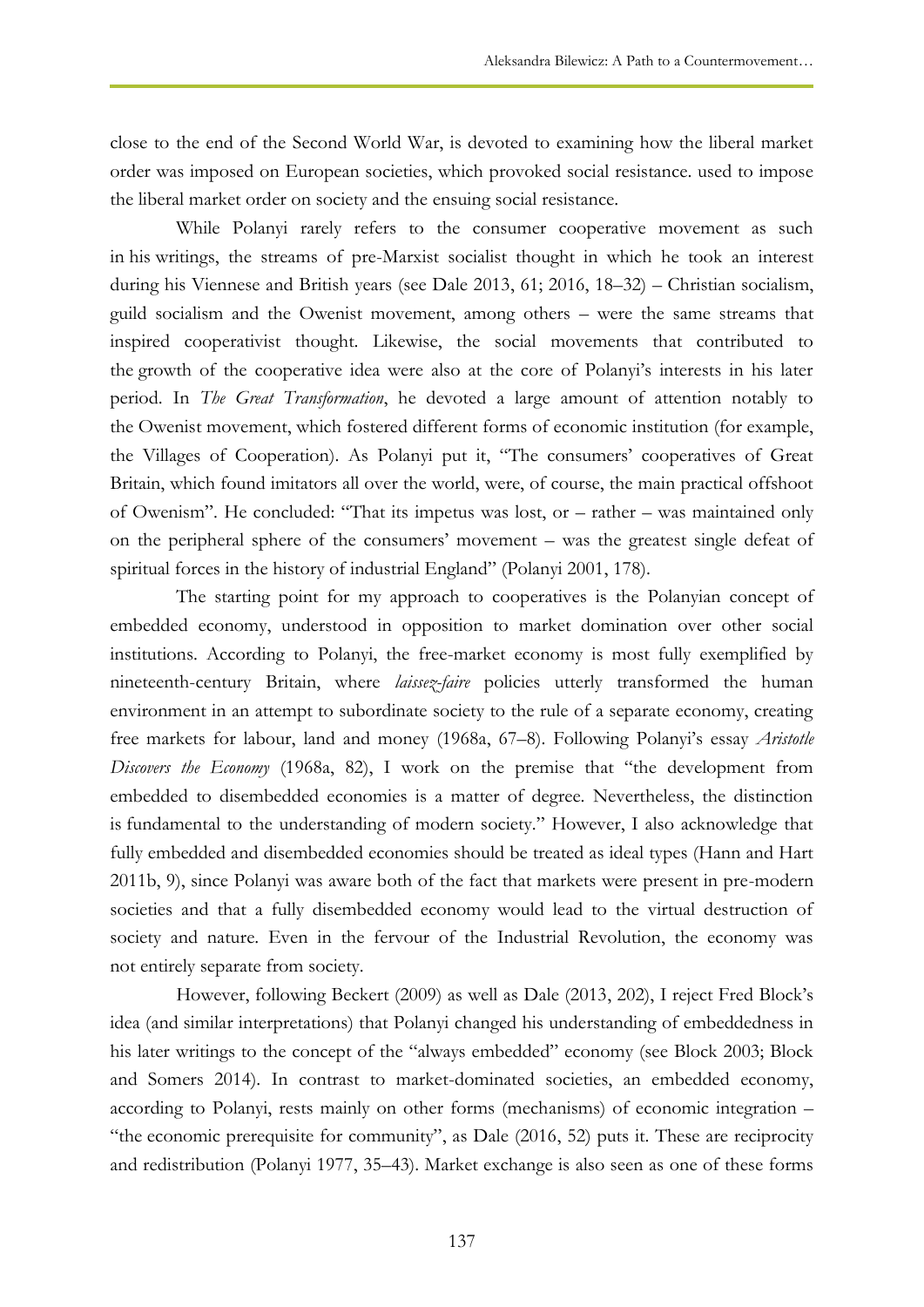$\overline{a}$ 

of integration (as is householding), but is not dominant in an embedded economy. This changes with the *laissez-faire* economic model, which Polanyi perceives to be a result of grounding economic policy in the "liberal creed", a set of economic ideas that had been dominant in England since the 1830s (Polanyi 2001, 143). Polanyi considered them utopian; the liberal creed, or "dogma", as he wrote in *The Great Transformation*, "evolved into a veritable faith in man's secular salvation through a self-regulating market" (2001, 141). The disruption caused by liberating trade and the labour market could not entirely succeed: it released mechanisms of social protection in the form of countermovements (Polanyi 2001, 136–140).

Consumer cooperatives, in their classic form based on the Rochdale Principles, can be treated as a part of a countermovement in a Polanyian sense, that is, as the selfprotection of society from market forces. Countermovements materialised in a wide range of social activities: in demands for state intervention by different social classes (Dale 2013, 60– 61), but also in the many forms of society"s self-organisation. By organising direct exchange between producers and consumers to the benefit of both (offering the producer a fair price and distributing surplus funds among members), cooperatives tried to protect both groups from the negative outcomes of creating fictitious commodities: land, labour and money.<sup>3</sup> Consumer cooperatives not only provided working-class households with affordable quality goods, but offered them communal, cultural and intellectual possibilities (for example, lectures, Cooperative Day Celebrations, reading rooms, popular houses), creating a sense of belonging and community. This dual nature of consumer cooperatives is in keeping with a characteristic that Polanyi attributed to the nineteenth-century social experiments of the Owenist movement – their emphasis on the "appreciation of man as a whole" (Polanyi 2001, 176), as they were supposed to not only emancipate the people from their miserable material conditions but also fill in "the cultural void" that the working class found itself in during the rise of the industrial and free-market order (ibid., 166).

While many interpretations of Polanyi's concepts concern themselves with the macro-level (see Block and Somers 2014), I turn to those currents in Polanyian analysis that concentrate on tracing embeddedness "on the ground" in grassroots social initiatives (see e.g. Alexander 2011). Contemporary cooperatives, in Poland as well as in Western countries, differ in many ways from the old Rochdale model created in the nineteenth century. They should be regarded as a part of larger social movements that focus on everyday alternative modes of "practicing democracy" and new forms of organisation, something that, according to David Graeber, should be understood as these movements' very "ideology" (Graeber 2002, 9). The new consumer cooperatives, although operating in the very limited space of a few Polish cities, show clear connections to these movements in terms of both their form and,

<sup>3</sup> Polanyi argues that land, labour and money are treated in the market system as commodities although they were not meant to be for sale (Polanyi 2001, 71–80).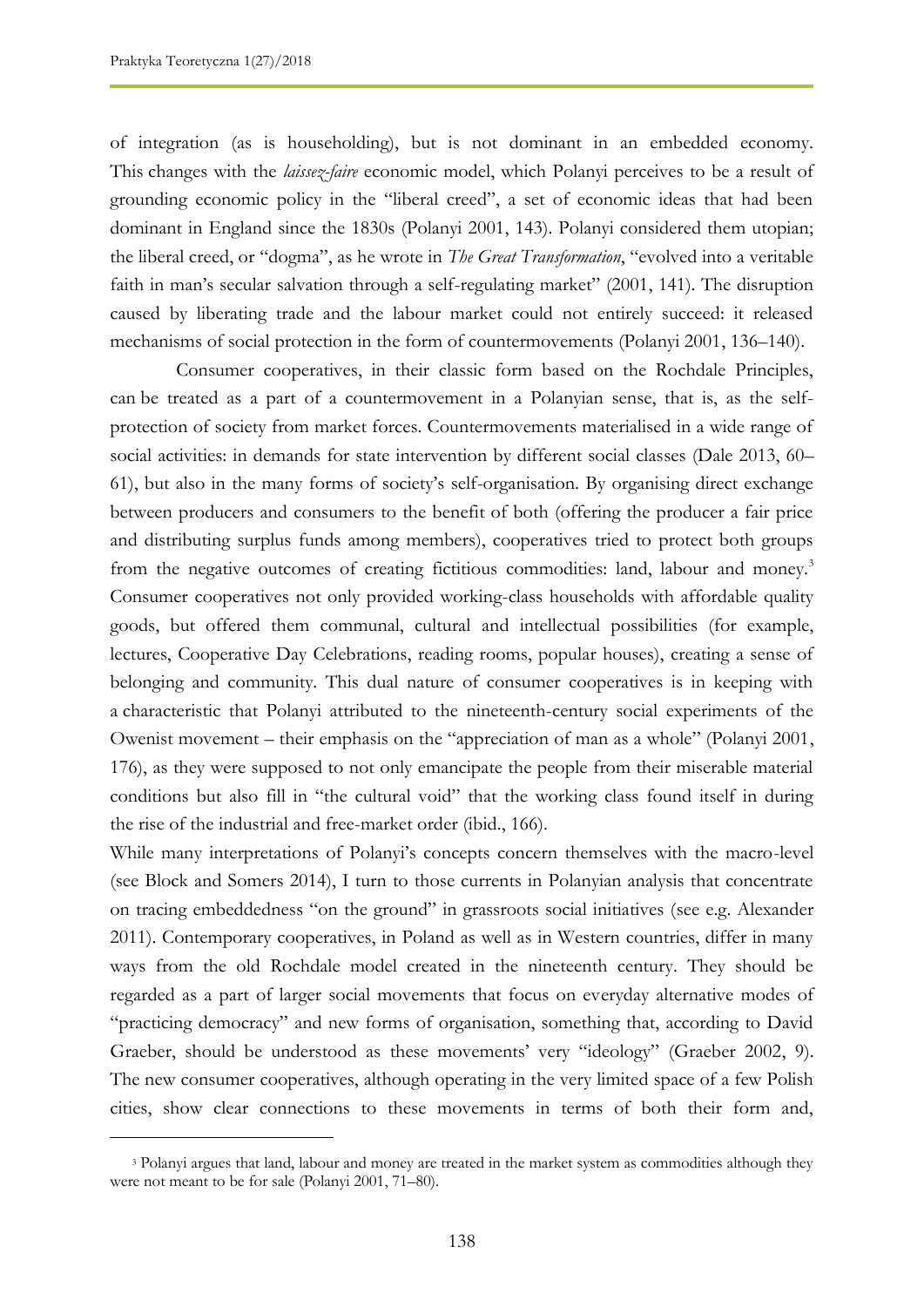as Graeber suggests, their ideas (non-hierarchical structure, consensus decision-making). While I am aware of the limitations of my study and its immersion in the domestic Polish context, I also see it as a modest contribution to investigating the question of whether more globalised, interconnected movements that directly contest market fundamentalism (Hann and Hart 2011b, 9) can be regarded as a successful form of contemporary countermovement; that is, successful in the sense that they are able to mobilise a significant section of society against the destructive effect of the market.

#### *Społem*: the Polish consumer cooperative legacy

The first Polish consumer cooperative was established in Warsaw, then part of Russianoccupied Poland, in 1864. Only after the 1905 revolution, which resulted in the loosening of the tsarist regulations concerning associations, were consumer cooperatives able to develop on a larger scale in this part of the country (Chyra-Rolicz 1985). Soon they were supported by the Cooperative Society (Towarzystwo Kooperatystów), founded in 1906 by members of the progressive intelligentsia. The best-known founder of the Society and a pioneering theoretician of the movement, Edward Abramowski, had also been a cofounder of the Polish Socialist Party (PPS) in 1892, but soon decided to leave partisan politics, mainly due to his strong opposition to the idea of "state socialism" (see Abramowski 2013). Another founder of the Cooperative Society was Stanisław Wojciechowski, likewise a cofounder of the PPS (he left in 1905) and president of the Second Polish Republic between 1922 and 1926. After Piłsudski"s *coup d'état*, Wojciechowski resigned and pursued a career as a scholar, becoming one of the leaders of the left-wing peasant movement. Abramowski's influential ideas on cooperativism were crucial for the development of a distinct ideology of consumer cooperatives, although he was also regarded by some as a romantic idealist whose thinking had to be counterbalanced by the more down-to-earth approach of leaders experienced in trade and in the practical aspects of operating cooperatives in a market-dominated reality (Giełżyński 1986).

Abramowski emphasised the ethical dimension of cooperatives. Forming consumer associations was a way for both individuals and the nation to rediscover agency. Cooperatives were supposed to be able create a "new man" who was "a free creator of life" potentially able to build real democracy in the advent of political freedom (Abramowski 2010, 166–173). This was crucial in the context of the Russian partition – the place of his birth and of his illegal political activity before emigration – wherein the tsarist administration tried to repress all forms of Polish civic engagement and self-organisation (although it never fully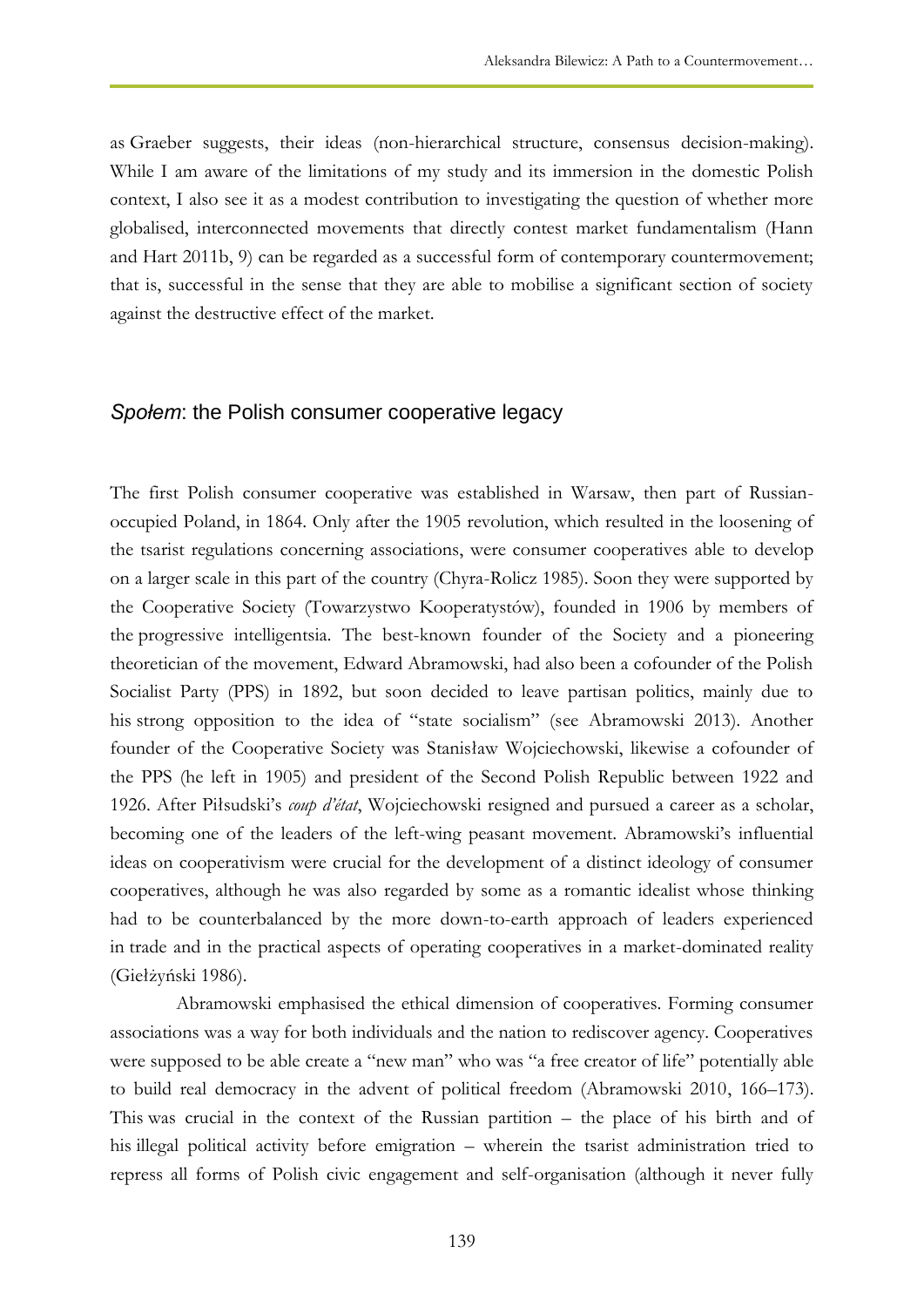$\overline{a}$ 

succeeded in doing so). Through cooperatives they could rise to form a new society, emancipating working people from the chains of capitalism but also from the impositions of state. Abramowski expected that cooperatives would supersede important social institutions to form an aggregate that he called stateless socialism (Abramowski 2010, 2013). Firmly believing in the role of self-help and brotherhood, he initiated friendship associations and ethical circles to encourage the development of these virtues in practice. In fact, Abramowski"s emphasis on the role of individual virtues in cooperatives resonates with Polanyi's individualism and his stress on the ethical dimension of social action (see Hann 1992; Dale 2016, 19–21). The two thinkers also shared a basic appreciation of Christian ethics understood as a background for socialism.

The consumer cooperatives, which emerged in the harsh conditions of tsarist rule, each formed in different social milieus and were influenced by several political strands (including liberal or Christian democratic). However, they soon began to unite under the name of *Społem*, a union of cooperatives founded in 1911 that provided education, practical tutorials and assistance in securing supply (the union"s wholesale centre was established in Warsaw in 1911). After Poland"s independence, *Społem* united under its banner cooperatives dispersed all over the country. It also launched its own factories and mills, producing chocolate, sweets, cosmetic items, cigarette papers and more. In the interwar period, the union would also establish the *Społem* bank, providing loans to consumer cooperatives in accordance with cooperative rules.

In 1925, after many heated debates, *Społem* united with a rival cooperative union that had a much more direct political stance, the Union of Workers' Cooperative Associations (Związek Robotniczych Stowarzyszeń Spółdzielczych), formed in 1919. These two conflicting currents were labelled, respectively, "neutralist" and "class" cooperatives (two terms used in the cooperative press during the numerous disputes between members of each camp). *Społem* demonstrated a strong anti-capitalist stance and positioned itself on the side of *ludzie pracy* (working people). But it followed the Rochdale principle of political neutrality and adhered to the vision of gradually changing the economic system from within to build a "cooperative republic", a concept propagated in Poland by Abramowski and inspired by Charles Gide, a classic French thinker of cooperativism and an early movement leader (see Gide 1922).<sup>4</sup>

Numerous polemics were held in the cooperative press regarding the relationship between "socialism" and "cooperation". Marian Rapacki, long-time head of the *Społem* board of directors, argued in the spirit of Abramowski that, although both socialist and cooperative

<sup>4</sup> It has to be mentioned that *Społem's* leaders gradually abandoned the concept of a cooperative republic, considering it utopian, especially after the 1929 economic crisis. They did not change, however, their view of the role of cooperatives in society and their politically neutral stance (see Bilewicz 2017).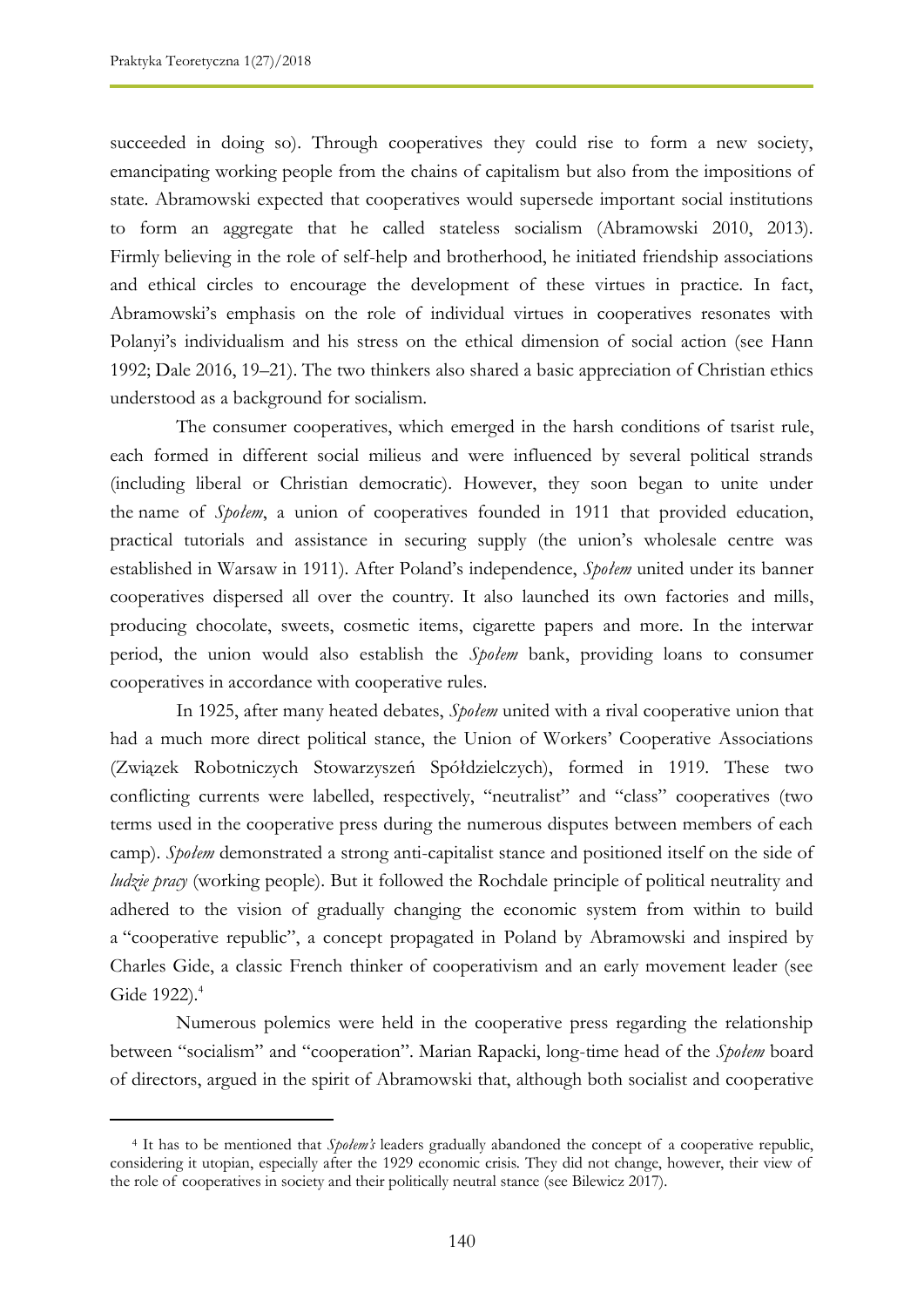movements aimed for social ownership of the means of production, the cooperative movement opposed "state socialism" because the latter was based, in his view, on "mandatory state organisation" and "implied social change from above" (Rapacki 1923, 507), while cooperation rests on collectivities formed by free individuals that gradually contribute to the peaceful building of the "cooperative republic". Rapacki also claimed that cooperativism is a distinct way of fighting capitalism that should remain independent from political parties or trade unions – the latter pursue "class struggle", while cooperativism creates relations between producer and consumer that are essentially non-capitalist (Rapacki 1923). Cooperatives, as the socialist activist Bronisław Siwik (1923) argued in a similar vein, should constitute a much wider movement than political parties or trade unions. While revolutionary socialist politics has to rest on the use of violence, according to Siwik, cooperatives enabled the development of the "social spirit", a driving force of the socialist movement from below. For the *Społem* "neutralists", it was the moral dimension of cooperatives – not just their purely economic function – that represented the core of the cooperative movement. In three articles that appeared in the journal *Rzeczpospolita spółdzielcza* (*The Cooperative Republic*) issued by *Społem*, the authors polemicised, indirectly, with the ideology of the rival "class" movement, which followed what was held to be the Marxist stance on cooperatives (Gide 1922, 40, 261–263). The "class" activists disavowed cooperatives as sidelining relations of production and, therefore, as withdrawing from class struggle. Through a Marxist lens, consumer cooperatives should be restricted to the working class and controlled by parties and trade unions, serving only as an auxiliary tool in the wider political struggle of the proletariat (Jossa 2005). The "class" cooperative movement in Poland was led by the Polish Socialist Party"s left-radical faction and the Communist Party of Poland (made illegal in 1919, but it continued to exist unofficially). After unification of the two cooperative movements under the neutralist *Społem* banner in 1925, the Communist Party dismissed the union and the "neutrals" as "bourgeois" or even "fascists" (Rusiński 1967).

In fact, the movement's independence and "neutrality" can be regarded as one of the sources of its relative success. At the time of reunification in 1925, *Społem* already had 600,000 members (Mielczarski 2010), while in the 1930s around 10 per cent of the country"s population participated in cooperatives of different kinds. While leaders complained that the Polish movement did not reach the scale that cooperatives had attained, for example, in Scandinavian countries, it was nevertheless celebrated as a huge success.

People in a variety of social classes joined cooperatives. The movement was born in the cities, as the largest cooperatives emerged in industrial areas among working-class circles. Cooperatives of state officials constituted a somewhat separate category, representing a more moderate, middle-class standpoint in the movement. In the late 1920s, more and more small cooperatives emerged in the countryside, and in the 1930s the majority of *Społem*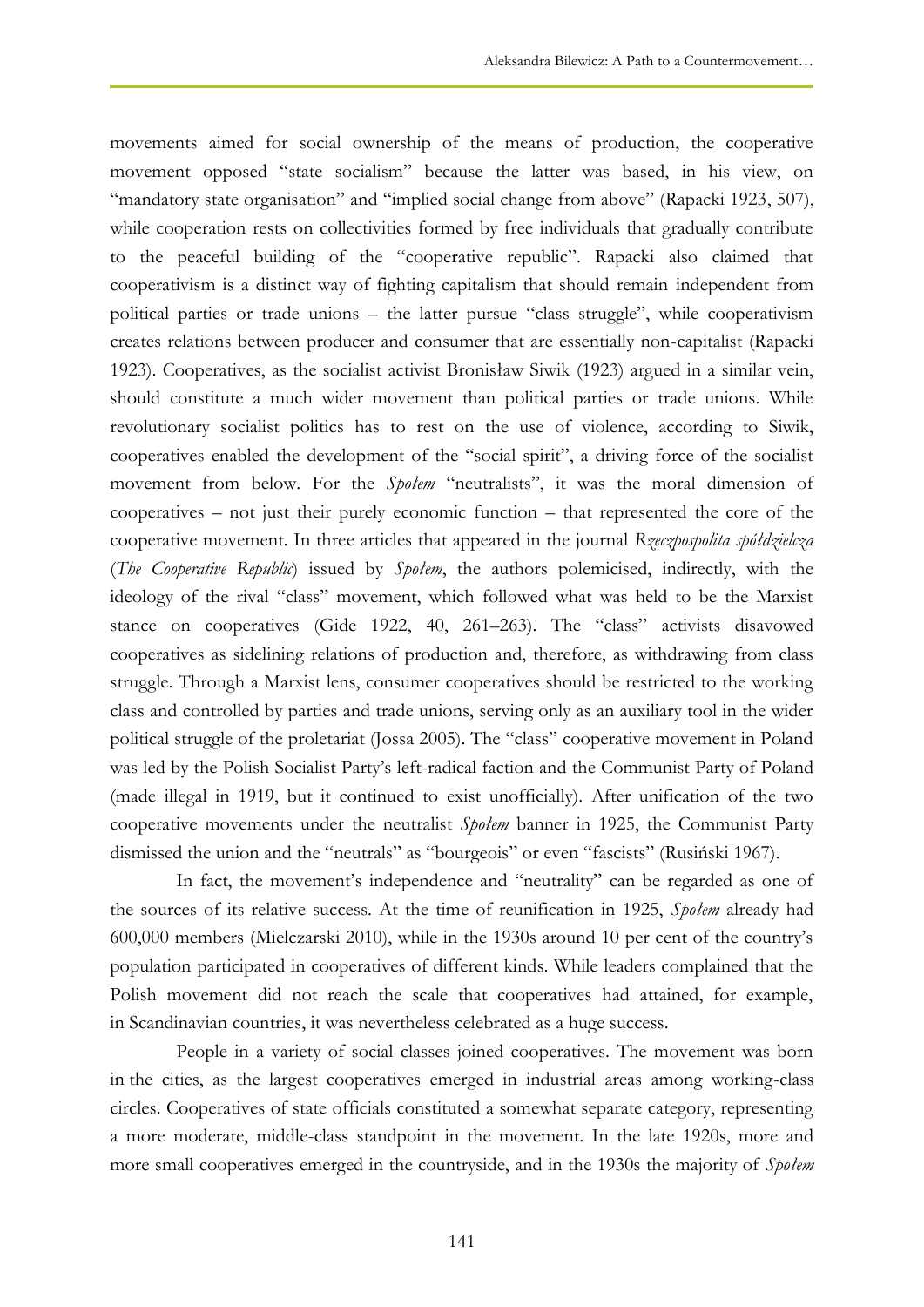members belonged to such cooperatives. Indeed, most *Społem* leaders were sympathetic to left-leaning peasant movements, and notably the youth movement *Wici*, which was fighting for land reform and social progress in the mostly poor and overpopulated villages. In various publications, cooperative activists emphasised the emancipatory role that the cooperative movement could play for the peasantry and called for solidarity between urban consumers and peasants. This aspect of the cooperative cause was especially emphasised by renowned writer Maria Dąbrowska (Dąbrowska 1939). Sympathy for the struggle of peasants, who constituted around seventy per cent of Poland"s population, was one of the issues that distinguished *Społem* from the mainstream of partisan socialist politics.

Statistics from the 1930s demonstrate the predominantly peasant and working-class character of the union. According to Dąbrowska, 43 per cent of members of consumer cooperatives belonging to the union were peasants and 32.5 per cent were working class, with the rest labelled "other wage workers" (Dąbrowska 1939, 28). The last group included many kinds of urban intelligentsia: not only state officials, but also clerks, teachers, and artists. An especially strong emphasis was put on strengthening the identification of members, who came from various backgrounds, with the movement: educational work took the form of organising very festive Cooperative Day Celebrations (from 1925), along with issuing flyers, posters, speeches, songs, poems, and so on, that were published, for example, in the popular magazine *Spólnota* (Community).

As archival documents show, consumer cooperatives varied in size and not all of them managed to be successful in the longer run. In the countryside and towns, cooperatives usually owned a small shop employing one assistant and consisted of a few dozen members. Consequently, the capital accumulation capacities of such cooperatives were limited and the board often consisted of people with little education or business experience. In the cities, the largest cooperatives had close to a hundred stores in different districts and hundreds or thousands of members. As in other European countries, cooperatives were run by a management body and a board of directors chosen by the members (in a majority voting system) during yearly meetings. The main role of an individual member was to stay loyal to her cooperative and refrain from buying elsewhere, even if a private merchant might offer lower prices. Both reciprocity and redistribution were present in cooperatives in the form of institutional arrangements. The cooperatives were reciprocal in the sense that all members had to pay a substantial entrance fee (share) upon joining. (This amount would be recouped over time if the member stayed loyal). Their loyalty to the cooperative made its very existence possible, especially in moments of crisis, which were all too frequent, particularly during the huge inflation crisis just after the establishment of the state (1919–1924) and during the 1929 economic crisis, which lasted until 1936 in Poland (Rusiński 1967). Redistribution played an equally meaningful role: in a classic Rochdale arrangement, cooperatives sold their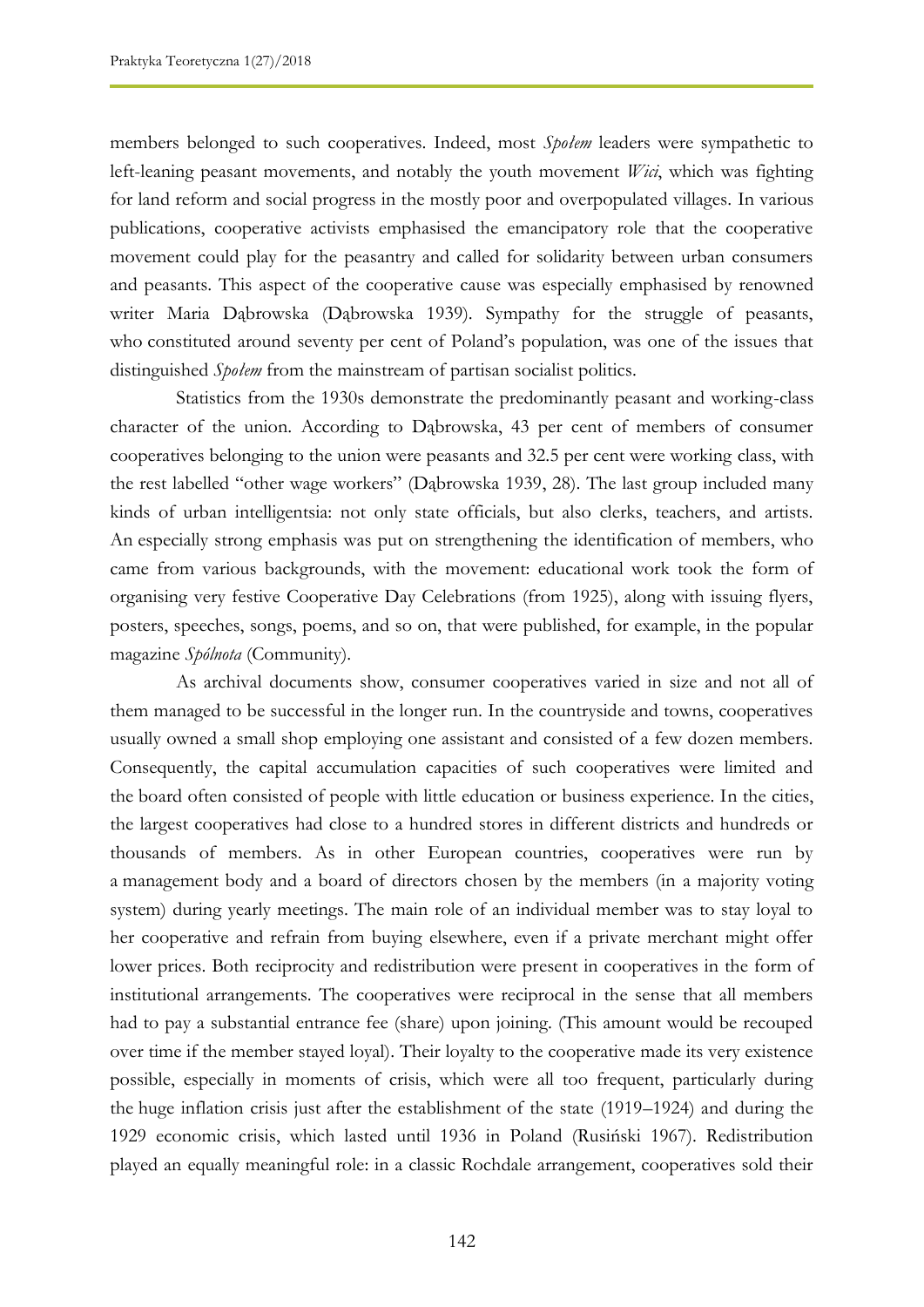goods at market prices, but the profit margin that would ordinarily go to the private merchant was divided between a common fund and a dividend that was usually repaid to members at the end of the year. Thus, cooperatives offered not only a sense of community, a strong belief in a common cause, but also the potential for substantial economic support for working families. Although the leaders of the movement emphasised its ideological aspects, it was mainly material interest that led members to join the cooperatives (which meant that many left when their cooperative went through difficult times). This was a serious problem that *Społem* had to address. To maintain the integrity of the movement, it was necessary to spread the idealist cooperativist ethos. Extensive education about cooperatives was meant to raise awareness that the cooperative is, as one of the leaders of the movement, Stanislaw Thugutt, wrote, "not an ordinary store" (Thugutt 1934), but a part of a larger-scale project of social change requiring loyalty and commitment.

The *Społem* union survived the Second World War under German surveillance reduced to only its economic function and banned from educational or cultural activities, with many such unions becoming centres of various forms of resistance (Jasiński 1965). After the war, with the advent of communist rule, some of the cooperatives were revived, but they could not regain their independence and democratic structure now that they were incorporated into a state-planned economy. Many new cooperatives were created from above, making membership in fact mandatory. No longer seriously in line with the Rochdale Principles, they were also no longer able to gain the social trust and recognition comparable to that enjoyed by the pre-war movement. Cooperative leaders who survived the war had to accommodate new regulations or leave the movement, as their activities were subject, as in all other economic sectors, to the party nomenklatura (Duszyk 2007). However, the cooperatives provided jobs, as well as the stability and predictability that were by no means certain after the economic transition around 1988–1992.

In this "shock therapy" period of rapid liberalisation imposed by the first democratic government (Kowalik 1991, Harvey 2009), the surviving cooperatives experienced a rapid decline, in part the result of hostile changes to legislation and a blackmail campaign in the media: they were portrayed as inefficient and invariably connected to the communist past (Brudziński 1999). One source of their bad reputation after the transformation was the fact that all forms of cooperatives had been bureaucratised and made subordinate to state structures during the era of the Polish People"s Republic (1945–1989). *Spółdzielnia* (cooperative) had become practically synonymous with outdated, bureaucratised, nontransparent enterprises bound to perish in a new market order. Housing cooperatives gained an especially bad reputation and became a sort of symbol for this institutional arrangement more generally (Peisert 2009). Many of the existing *Społem* cooperative retail chains were privatised, others became shady quasi-companies run in accordance with cooperative law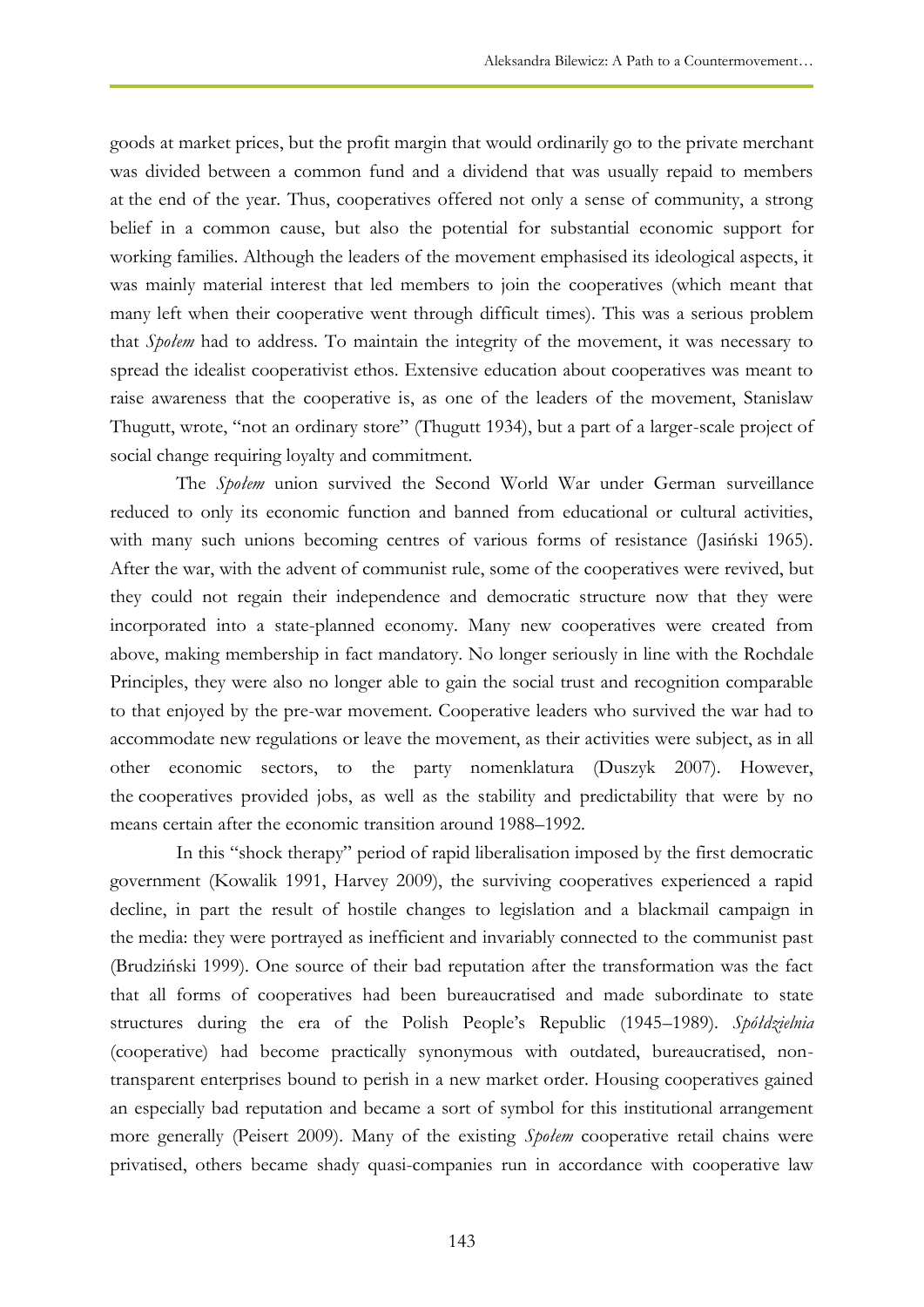only in theory. The phenomenon of "non-cooperative cooperatives" (private companies operating under the guise of cooperatives, such as quasi banks operating as cooperative credit unions) became common (Piechowski 1999). In this context of old cooperatives' losing credibility and of the normative chaos regarding the definition of a cooperative, it was all but impossible to seriously invoke cooperative values and principles.

#### New cooperatives: revival of a tradition?

Since the mid-2000s, we can observe a slow but gradual return of the idea of cooperativeness in the Polish public sphere. In 2006, the Parliament passed a law on social cooperatives, a specific kind of workers' cooperative designed to support "socially excluded" groups in finding employment; these cooperatives were based on the workfare framework of the new wave of social economy (Kazmierczak and Rymsza 2008). But renewed interest in the prewar cooperative tradition did not appear until the new consumer cooperatives began to form. Founders of these first emerging cooperatives referred especially to Edward Abramowski, whose cooperative writings were reissued the same year (2010) that the first consumer cooperative of this new type was established (see Abramowski 2010). These cooperatives claimed to be reviving the "authentic" notion of cooperation while establishing informal, independent and community-like entities capable of building direct links with farmers and creating, in Abramowski"s terms, a "school of democracy and solidarity" again. The founders of the first cooperatives used a notion coined by Abramowski in his reissued 1906 essay *Kooperatywa jako sprawa wyzwolenia ludu pracującego* ("The cooperative as a question of liberation of the working people") – the "communal fund" (*fundusz gromadzki*) was used to name the surplus money added to the price of every product sold by the cooperative, the aim of which was to create a joint capital (Abramowski 2010, 64).

In fact, however, these new institutions that appealed to past and forgotten voices scarcely resembled the classic consumer cooperative of the pre-war period. The structure and design of these entities was almost wholly inspired by more recent influences. The first of the new cooperatives – established in 2010 and 2011 in Warsaw, Łódź and Gdańsk – were initiated and run for some time in large part by members of the Young Socialists Association (Stowarzyszenie Młodzi Socjaliści), an organisation founded in 2005 on the basis of the former youth organisation of the Labour Union party (Unia Pracy). These first cooperatives were founded with a strong and peculiar anti-capitalist message – "we will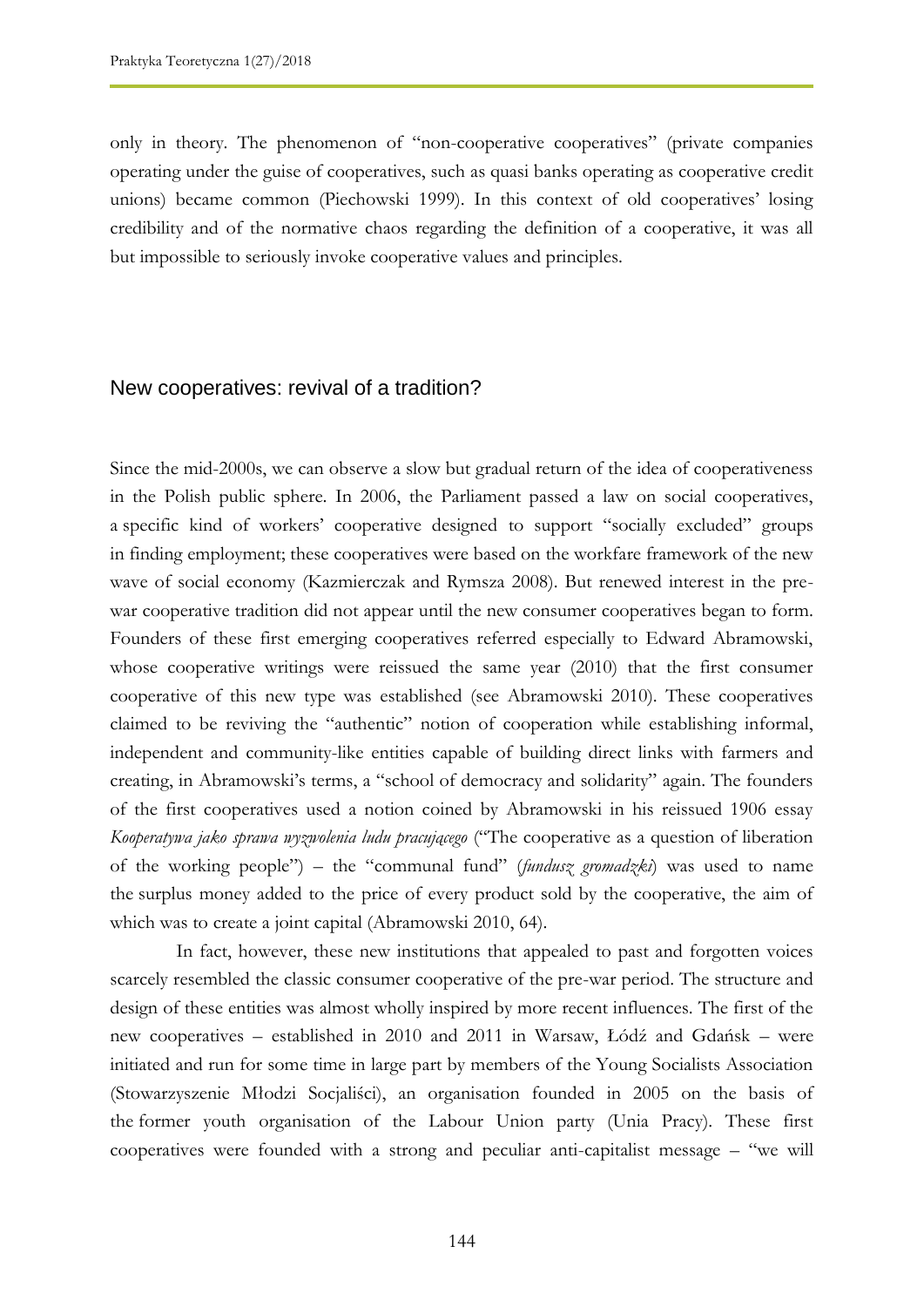abolish capitalism using this carrot" – as stated in a slogan on the website of the first Warsaw Consumer Cooperative.

The design of the cooperatives resembled food coops and other alternative organisations with roots in New Left traditions and later enhanced by anarchist currents in the alterglobalist movement (Day 2005): all put the emphasis on loose structure, an absence of formal hierarchy, the small scale, and consensus decision-making. This kind of new or alternative cooperative had already emerged in various Western European countries in the 1970s, experiencing a particular boom in Sweden and other Scandinavian countries, for example (Hettlage 1979; Stryjan 1994, 1996), as well as in the United States (Knupfer 2013). Another wave came after the 2008 economic crisis. Soon the notion of "new cooperativism" emerged, a notion that encompasses a range of cooperative initiatives characterised by their "grassroots" character and a strong anti-capitalist and often environmentalist stance (Vieta 2010). Without any stable governing bodies (except temporary "coordinating groups" set up for specific tasks), the work in most of those entities is handled by members in rotation. All important decisions are to be taken at meetings (usually monthly), typically by using the consensus method. With their strong emphasis on inner relations, "participation" and community, these new cooperatives tend to deliberately maintain their small-scale and informal character.

| The <i>Społem</i> cooperatives                            | The "new" cooperatives                         |
|-----------------------------------------------------------|------------------------------------------------|
| $\overline{\text{in}}$<br>Formal organisations, operating | Mostly informal collectives (a minority        |
| accordance with the law on cooperatives                   | formalised as associations).                   |
| passed by the Polish Sejm (lower house of                 |                                                |
| Parliament) in 1921 and registered with                   |                                                |
| local courts.                                             |                                                |
| Centred around a jointly owned store or                   | Goods distributed during "shopping"            |
| stores run by paid staff (shopkeeper/shop                 | sessions" (every one or two weeks or           |
| manager).                                                 | irregularly) often organised in temporary      |
|                                                           | spaces (an NGO, a café); a small minority      |
|                                                           | of cooperatives have stores.                   |
| Governed by a management (of $2-3$                        | Deliberately "non-hierarchical"; initially all |
| people, including a president of the                      | functions performed on a rotational basis.     |
| cooperative) and a board of directors                     | At a later stage, many cooperatives            |
| chosen by all the members on yearly basis                 | established groups of coordinators chosen      |
| (one member, one vote system).                            | by members. Decisions taken by consensus       |
|                                                           | during meetings (usually held monthly).        |
|                                                           | Some decisions taken by smaller "special       |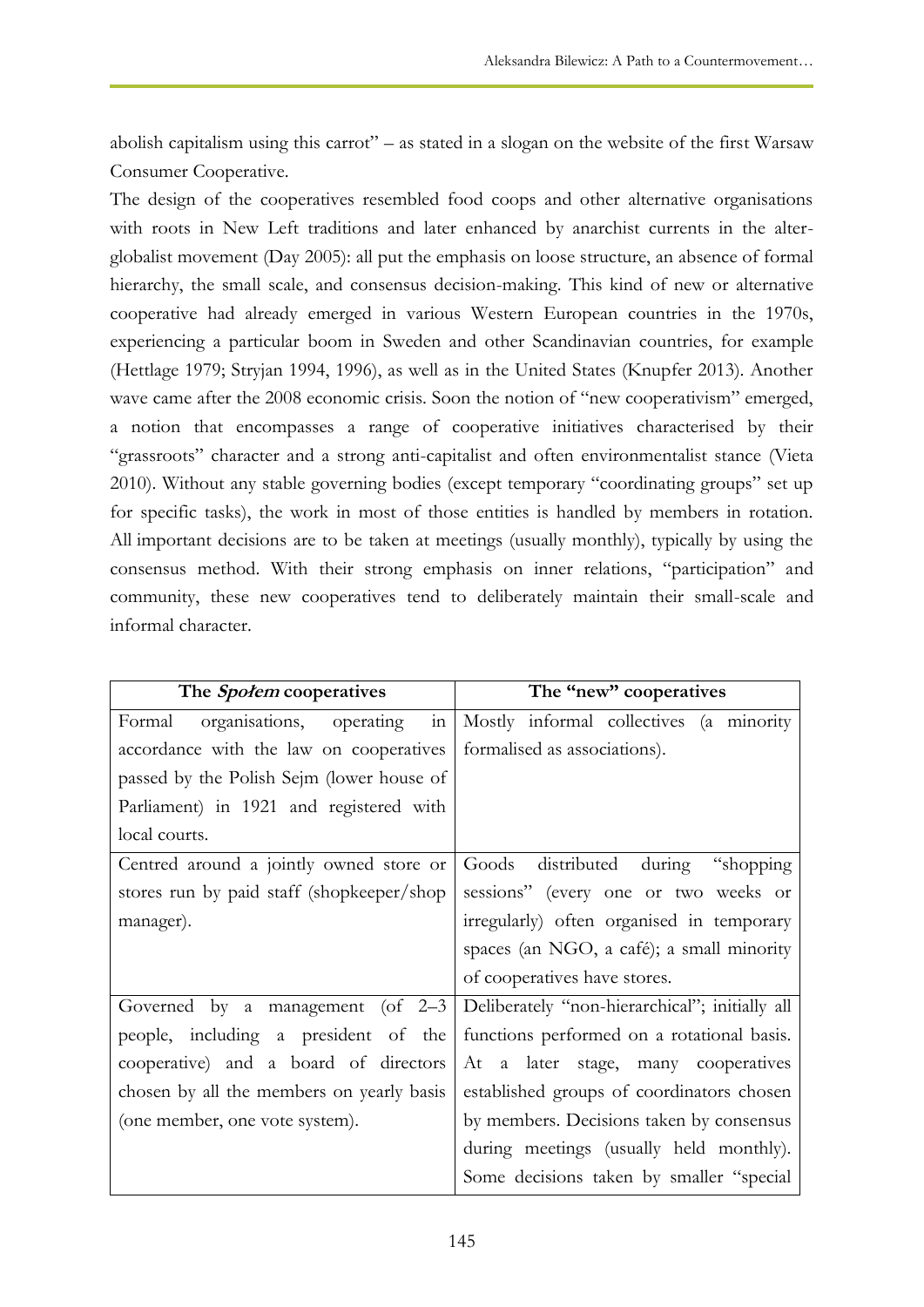|                                                                                     | task" groups; in reality cooperatives often                                                 |
|-------------------------------------------------------------------------------------|---------------------------------------------------------------------------------------------|
|                                                                                     | managed by the "most active", informal                                                      |
|                                                                                     | leaders.                                                                                    |
|                                                                                     | Conditions of membership: a substantial $\vert$ A small entry fee; 10 per cent of the price |
|                                                                                     | entry fee (around one month's salary of a $\vert$ for each product is paid into a common    |
|                                                                                     | labourer); dividend paid to all members at fund; in some cooperatives monthly               |
| the end of the year on the basis of the contributions are $\alpha$ condition        | -of                                                                                         |
| value of their purchases; part of the profits   membership; no individual dividend. |                                                                                             |
| collected for a common fund.                                                        |                                                                                             |
| Duties of members: cooperative loyalty,                                             | Participation in cooperative duties (on a                                                   |
| adherence to cooperative values.                                                    | rotational basis) and social activities.                                                    |

*Table 1. Differences in structure and economy between* Społem *cooperatives (before 1939) and the cooperatives that have emerged in Poland since 2010*

The aim of consumer cooperatives is to get in contact with local farmers for the supply of high quality, preferably organic, food for their members. Initially, the new consumer cooperatives had no experience in contacting farmers, so members started by delivering produce that they bought at big wholesale centres on the outskirts of cities, where some individual farmers sell their produce. Eventually most of the cooperatives managed to establish relations with individual farmers, although not without difficulties. Some cooperatives established lasting ties with food producers, while others struggled to retain them, largely due to very small orders that meant delivery to the cities was simply not viable for the farmers. Our initial research among farmers working with cooperatives has shown that most of them are not traditional small farmers, but have made a conscious decision to establish "alternative" farms that follow ecological natural farming models. Most of these farmers have also a university degree and either grew up in an urban setting ("back-to-thelanders") or returned to their family's land after studying and working in large cities (see Bilewicz & Śpiewak 2015). The reason that traditional farmers rarely deliver to cooperatives is probably because of their lack of social capital, more of which would enable information and direct links to urban consumer movements: most farmers are simply unaware of the existence of such groups or they find them too small and ephemeral to be worth cooperating with.

Although today"s cooperatives are seemingly based on the same basic principle as entities from the past (forming an organised group of consumers to eliminate middlemen and trade directly with producers) as well as (at least in the first cooperatives founded by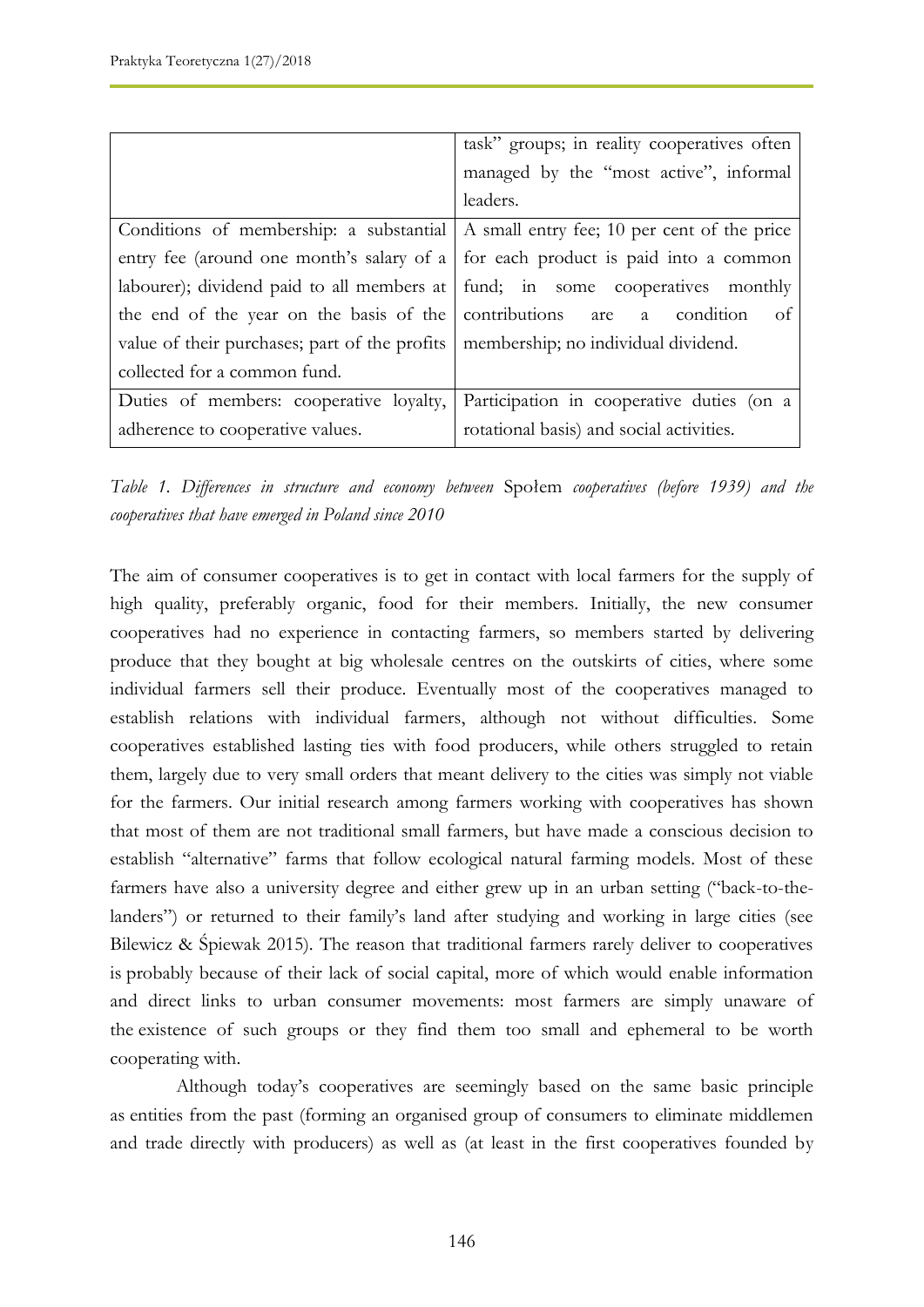social activists<sup>5</sup>) the same broader, long-term goals (countering the capitalist mode of exchange and ultimately production), the organisational shape of the new cooperatives is very different from their precursors. Supposed commonalities with the "old" cooperatives, as suggested by references to Abramowski or the pre-war consumer-cooperative movement in general, are in fact misleading, as the new cooperatives were formed with a social background that differs significantly from that of the "old" movement. Furthermore, due to their structure, they are often unable to provide economic stability or perform their necessary functions sustainably and fluidly. Some also fail as communities, which invites consideration of the non-purely structural factors potentially at play. The structural differences between the past and present cooperatives are presented in Table 1.

## How re-embedding food exchange does (not) work in cooperatives

#### *Reciprocity and redistribution*

 $\overline{a}$ 

There are several reasons as to why the re-embedding process in cooperatives is, in my view, at best fragmented and slow, and that the very structure of the majority of cooperatives should be considered a constraint. In fact, as I will try to demonstrate, for these communities, food provision is sometimes only a marginal goal, a fact that is accepted by a substantial part of the membership, who treat cooperatives mainly as facilitators of networking or as a circle of like-minded friends, and don"t expect to purchase most of their daily food through it.

#### *A fragile community: the problem with reciprocity*

According to Hettne (1990, 2006) and other authors who interpret Polanyi within the socalled new regionalism paradigm, in the era of neoliberalism the re-embedding process is likely to happen in small, decentralised communities and be based predominantly on the principle of reciprocity. While redistribution is most typically attributed to the state or another social institution with a centralised governing body, the movements of reciprocity are "symmetrical, their locus being the community" (Dale 2013, 117).

<sup>5</sup> It must be emphasised that the anti-capitalist stance does not pertain to the other type of new consumer cooperatives, which I refer to below as "consumption-oriented" (see page 21). However, they are not the main focus of this paper (for detailed information on this type of cooperative, see Bilewicz and Śpiewak 2015).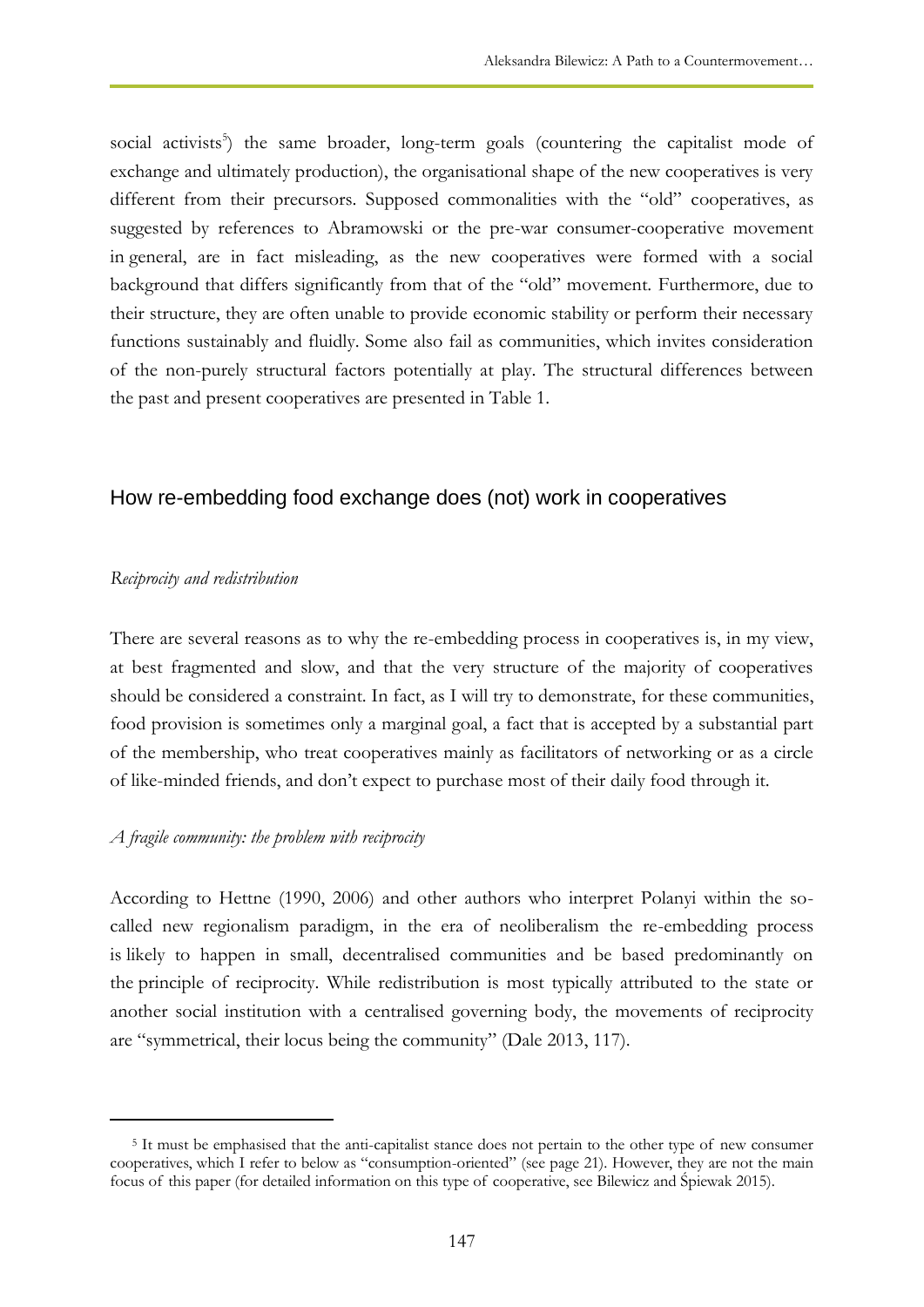While in my opinion it is in general doubtful whether reciprocity alone could ensure a successful re-embedding of the economy, it is also necessary to look at potential constraints to reciprocity in any given social structure. Many of the cooperatives are highly fragile entities that experience recurring crises and may be disbanded temporarily or permanently as a result. My interviews and observations suggest that these crises are caused by the lack of volunteers to perform essential duties (insufficient commitment of members), a huge member turnover and insufficient coordination of work. These factors actually endanger the continued existence of reciprocity in cooperatives. The first factor – the passivity of the majority of members – often gets invoked by the most active members, mostly the founders of cooperatives, who complain about having to do all the work on their own. The majority of members, in the reports from the "activists" or factual leaders, do not really participate in cooperative activities, instead treating the cooperative as an "ordinary store". This expression recalls Thugutt's observations and suggests that it is a problem also that the movement has historically encountered.<sup>6</sup> It came up in many of my conversations with cooperative members. One of the founders of the cooperative in Gdańsk and a former leader of the Young Socialists Movement said to me:

Unfortunately, many cooperative members treat it as a slightly better, cheaper and healthier food store, at least half of them, the same half that buys ecological products. Yes, a cheaper, a slightly cooler ecological food store. They come or send some of their friends, they select their purchases, and this is how their participation in a cooperative looks. We find it lamentable, since the cooperative, by definition, should be democratically governed by us all, and every member of a cooperative has one voice that is equal to all the others.<sup>7</sup>

During the second nationwide Consumer Cooperative Rally, organised in Łódź in 2013, a discussion on "participation" was held in which members from different cooperatives from all over Poland tried to find a solution to this problem. Their diagnosis was pretty similar:

 $\overline{a}$ 

<sup>6</sup> It is important to remark, however, that this affinity is somewhat superficial, as commitment meant something else in the former cooperatives, where everyday duties were usually performed by paid staff or board members. A member"s duty was regarded not as participation in the everyday tasks, but as faithfulness to one"s cooperative store against all odds as well as spreading the ethics of cooperation.

<sup>7</sup> All translations of quotes used in the article are mine.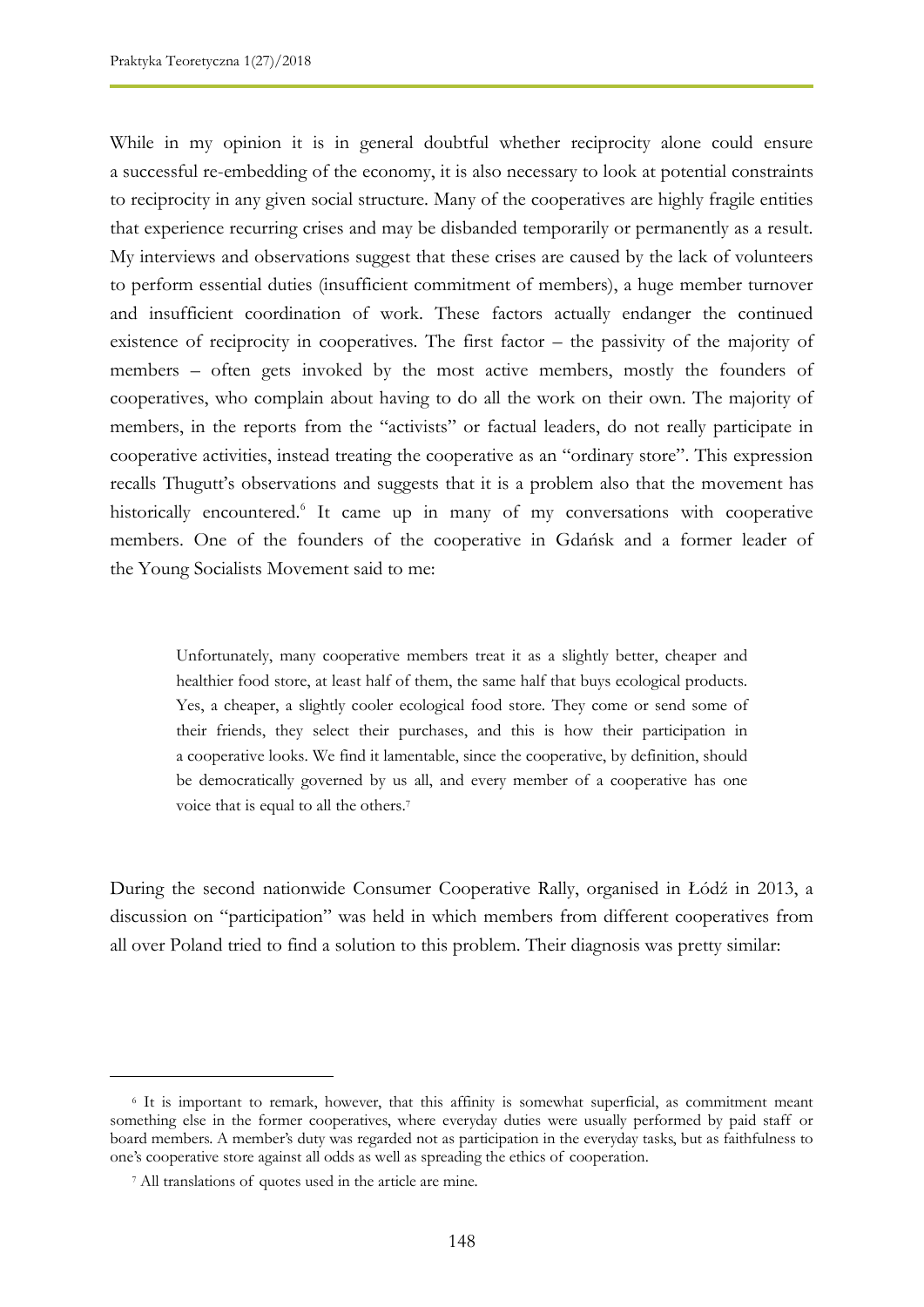I think that we still understand the cooperative in a simplified way. For a cooperative is not just a store where you buy healthy food from a farmer. The cooperative is cooperation in a group, it is social cooperation.

The passivity of the majority results in a situation in which all work and virtually all cooperative affairs are in the hands of the few most committed activists. These people sometimes consider themselves "idealists" or "freaks" deeply convinced by the ideology behind the cooperatives. As Marcin<sup>8</sup> of the Gdańsk Cooperative recalled, he had to "see to everything": he set the date of the shopping sessions and informed the group, opened and closed the Social Centre where the cooperative was located, and made sure that the people expected to take shifts for weighing, packing produce and cleaning up had shown up. He often also delivered produce from farmers and carried out other "functions" meant to be performed by all members on a rotational basis.

I went often [to fetch produce], it was often the case that no one wanted to do it, so I said – okay, I"ll go, so that the shopping session can take place anyway. I"ve had enough of that. So recently there was simply no shopping.

Marcin tried to distribute some responsibilities among other members, but was not always successful. He also admitted that his disproportionate involvement in cooperative matters gave more power to him than to the others, as he and a few other active members made de facto decisions on matters that were meant to be discussed collectively. Sometimes the daily management of cooperative affairs required some sort of sacrifice. Maciej, another active member of the Gdańsk cooperative, a person with irregular work and very modest earnings, took part in the cooperative labour, often volunteering to go early in the morning to the wholesale centre to buy food from farmers, even when he couldn"t afford food from the cooperative himself. He said it was his contribution to the cooperative when he was unable to "support it financially" by taking part in shopping. The Gdańsk cooperative collapsed in 2014, around a year after my visit.

A similar situation occurred in the Łódź cooperative, as recounted by Piotr, once one of its leading activists:

 $\overline{a}$ 

<sup>8</sup> The names of the cooperative members have been changed.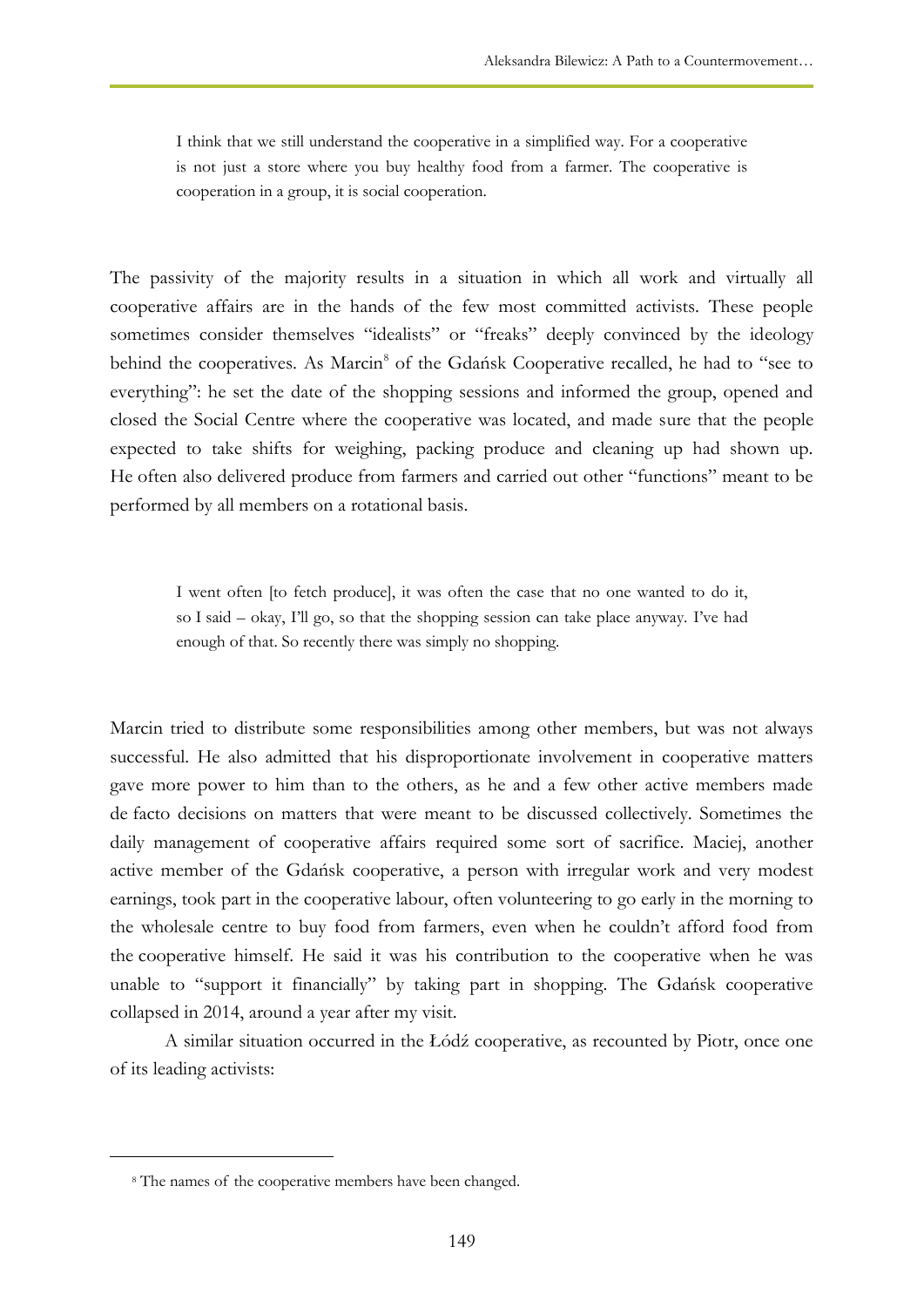It was a major problem connected with participation and the fact that I took on too many of the obligations, and that we had not enough people to work. At some point I felt burnt out, I wasn't able to keep going like that and the cooperative had to be suspended for a month.

Indeed, the Łódź cooperative, which for some time was one of the most successful with around two hundred members, has had more than one period of inactivity due to both a lack of member participation and to internal conflict. The cooperative was relaunched, but Piotr no longer participates as a member. Brief terms of membership, even among the most committed and active members, is a typical situation in most cooperatives. The Warsaw Consumer Cooperative had to operate with high turnover and a constant influx of new members who had to learn the rules and get acquainted with co-members and coworkers. Most members stay no more than a year, sometimes even only a couple of months.

Some activists have faulted other members, i.e., the inactive majority, for not having enough awareness of cooperative values and principles and not being "political" enough. For them, as for Piotr, the cooperative is mostly about politics:

It is political that we cooperate in a just way with our deliverers; it is political that we buy locally and seasonally, because it is totally political. We can buy a potato at the Lidl discount supermarket, which is transported over hundreds, even thousands of kilometres from Israel, or we can buy a nice ecological potato coming from a distance of forty kilometres. That's a huge difference, our money makes that difference [...].

Therefore, it is the "normal" people (those who are not politically aware, in the terms used by some of my interviewees) who have embraced the cooperative as a "chic store" providing them with cheaper ecological foods and who fail to understand what a democratic collective enterprise is all about. While this might be true in part, I would suggest instead that the design of the institution itself does not produce a basis for the stable relations necessary for reciprocity. Most work of the cooperatives is done via the Internet, where many discussions on common issues also take place. The rotational working arrangement does not enable people to regularly meet on the same "shift" and develop closer relationships as well as common "workshop rituals" that can facilitate stable cooperation (Sennett 2012). Although most cooperatives strive to integrate their members (organising picnics, communal cooking, discussions or workshops), they fail to retain them for a long period of time. The non-hierarchical structure, intended to avoid the alienation of the "petrified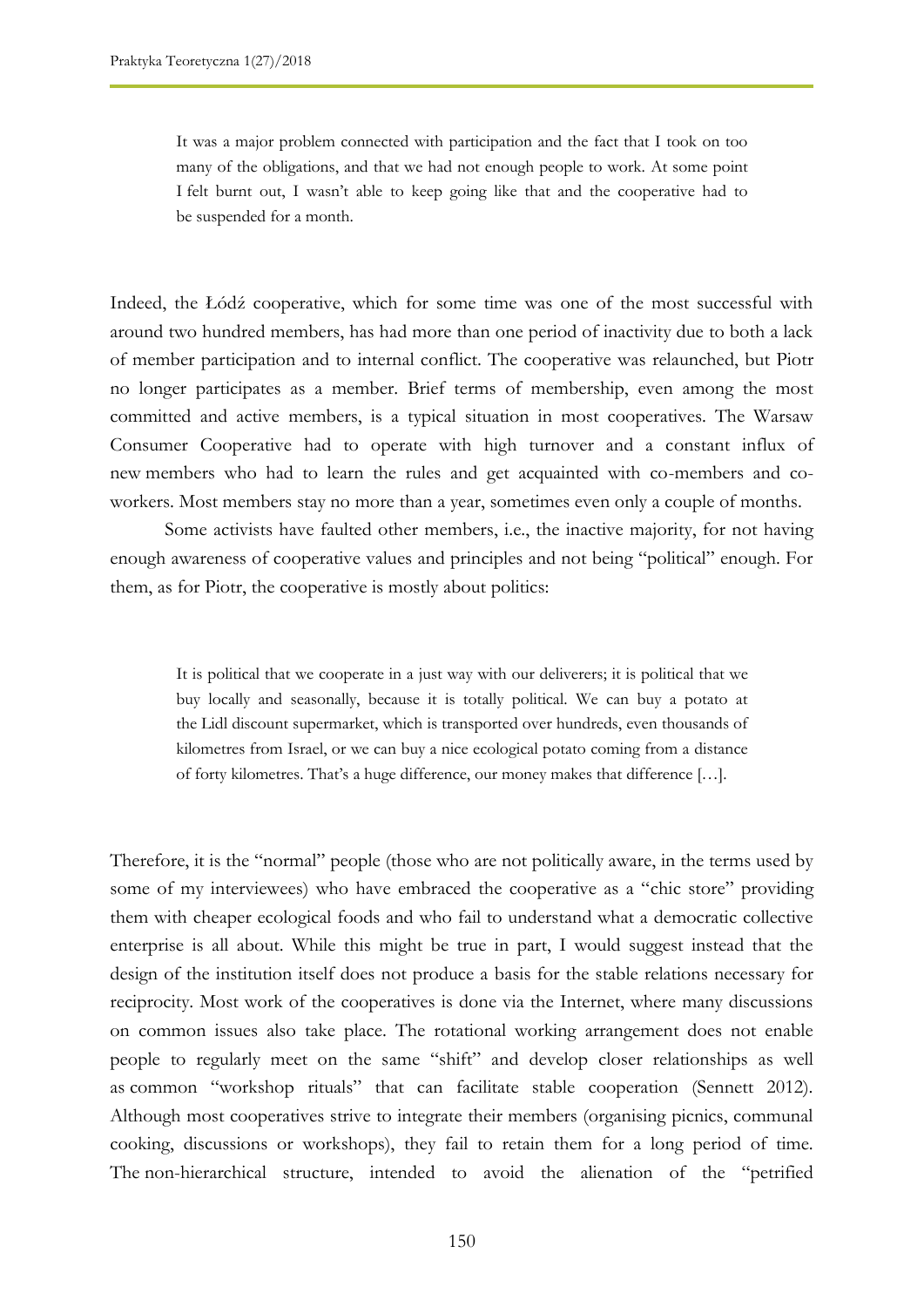bureaucracy" of older cooperatives and enterprises, whether socialist or western ones, has produced its own alienation: chaos, instability and sometimes a surprising degree of anonymity in a small group meant to form a community, a "small society" (one member said of the cooperative: "it is a small society, a base of a society. It had to look like this in the beginning").

Is there, however, more that can be learned from the passivity of the majority of cooperative members? According to Polanyi, reciprocity requires a "supporting structure" in the form of "symmetry", described as a sort of tribal subdivision involving individuals building partnerships or relations between villages or moieties (1977; 2001, 51). While it is important to remember that Polanyi is referring to pre-modern arrangements, long-term reciprocity in the new cooperatives still seems to need a personal and stable form of relationship based on more than just the types of friendship – or rather acquaintanceship – that develop through involvement in the cooperatives.<sup>9</sup> In pre-war cooperatives, reciprocity was ensured by what was called "cooperative loyalty", which was, in turn, strengthened by propaganda and moral education. *Społem* leaders took this very seriously – solidarity was a "duty", according to a text by Charles Gide translated and printed in a 1906 edition of *Społem* magazine. This moral dimension, taking the form of a duty or obligation, is absent or rare in present-day cooperatives: for the most committed activists, what matters is being on the right political path or on the ethical side of consumption. For most members, selffulfilment and a desire to take part in something "alternative" or "non-conventional" motivates their participation. Indeed, as Marcin pointed out, cooperative activities for some resemble "play":

In general, the cooperative is a sort of a  $[...]$  nice way to have some fun  $[...]$  you can't rely on it in terms of your nourishment, you can"t treat it as your only food supply, because shopping sessions are rare, most of the people have to commute quite far, and, somehow  $[\ldots]$  to go and collect your shopping is anyway a sort of  $[\ldots]$  effort in relation to what you get, because what you get is of […] highly variable quality. Most of the wholesale centre things are the very same things that can be bought at the market.

 $\overline{a}$ 

<sup>9</sup> This aspect of Polanyi"s thought is in fact problematic, as it is not entirely clear how we should apply the categories derived from studying ancient or tribal communities to the modern context. This ambiguity led to the split (now resolved) among economic anthropologists between "formalists" and "substantivists" (see Hann and Hart 2011a, 56–97). I would argue that the forms of integration are still applicable to the contemporary societies, although Polanyi himself was quite unclear about how to understand them in the contemporary context. His support for the Soviet Union (Dale 2016, 80–94), even during Stalinism, leads to further confusion, since his general style of argument, e.g., focusing on exchange and distribution rather than production, his view of class conflict and the Christian and individualist motifs of his thought seem hard to reconcile with communist ideas and practice.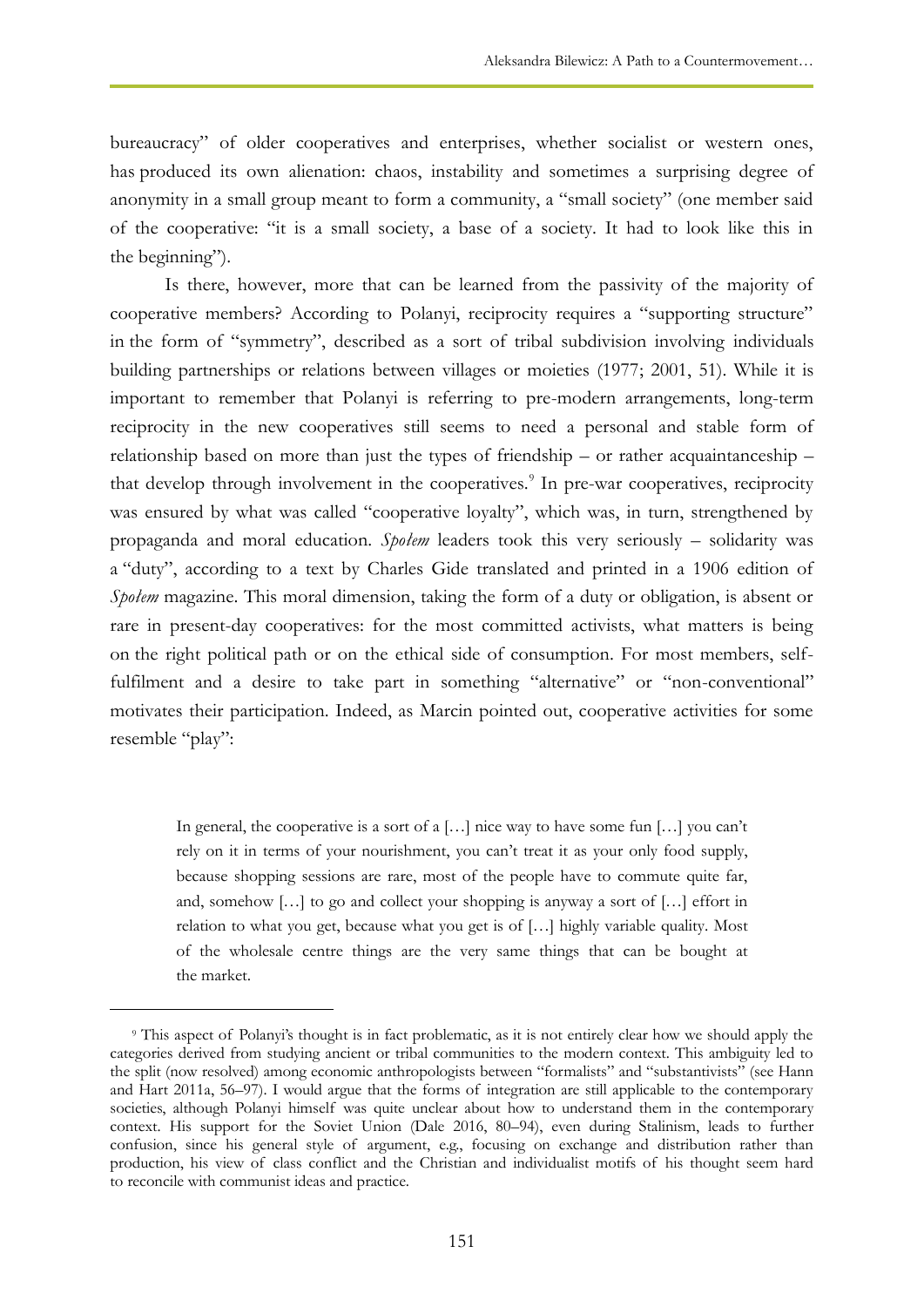The weak and chaotic structure of many cooperatives prevents them from becoming a stable source of quality food, and there is no other strong motivation that would bind people to them for a longer period of time. In many cases, the cooperatives also cannot offer a stable source of income for farmers. Without some sort of a Maussian "obligation to give", reciprocity in cooperatives does not seem to have good prospects. What happens in cooperatives, however, seems to be in accordance with the general spirit of the new social movements developing in the West since the 1960s: their ephemeral structure is a reflection of a general emphasis on self-realisation and individual goals that underlie collective action (Melucci 1989; Rose 1997). This is confirmed in a recent study that analyses people"s motivations for participating in recently developing informal movements (including cooperatives) in Poland (Górniak 2014). This larger framework means that people enter a cooperative then leave it readily when something more attractive is offered.

## "Where is our wallet?" Impaired redistribution

Redistribution was one of the most important functions of classic consumer cooperatives based on the Rochdale Principles. By establishing a direct link to producers and at the same time selling at market prices, cooperatives made it possible to shift a profit that would otherwise fall into private hands to the community of members and have it partly returned to them as a dividend. As Stanisław Thugutt wrote, the aim of the cooperative was not profit, but "protecting its members from exploitation and generat[ing] savings for them" (Thugutt 1934, 4). It was thus meant to be a Polanyian countermovement against market forces. After covering the necessary expenses connected with running the shop, the remaining surplus money was to be redistributed among members according to the value of their expenses in the cooperative (but irrespective of their initial shares). Some of the surplus was democratically allocated through a common fund (this could be used for the cooperative enterprise or cultural or educational facilities for members).

As mentioned above, in most new consumer cooperatives, redistribution took the form of a *fundusz gromadzki* (communal fund), established by adding 10 per cent to the producer's price of each product. However, the fund's value has turned out to be largely symbolic in most cooperatives. Due to the small numbers of members and the often irregular "shopping sessions", no considerable surplus can develop. In the Warsaw Consumer Cooperative, it oscillated from several hundred złotys up to two or three thousand (eighty to twelve hundred euros) in the cooperative's best months. This covered the costs of purchasing basic supplies for the cooperative"s storage room (shop scale, shelves, food boxes, etc.) and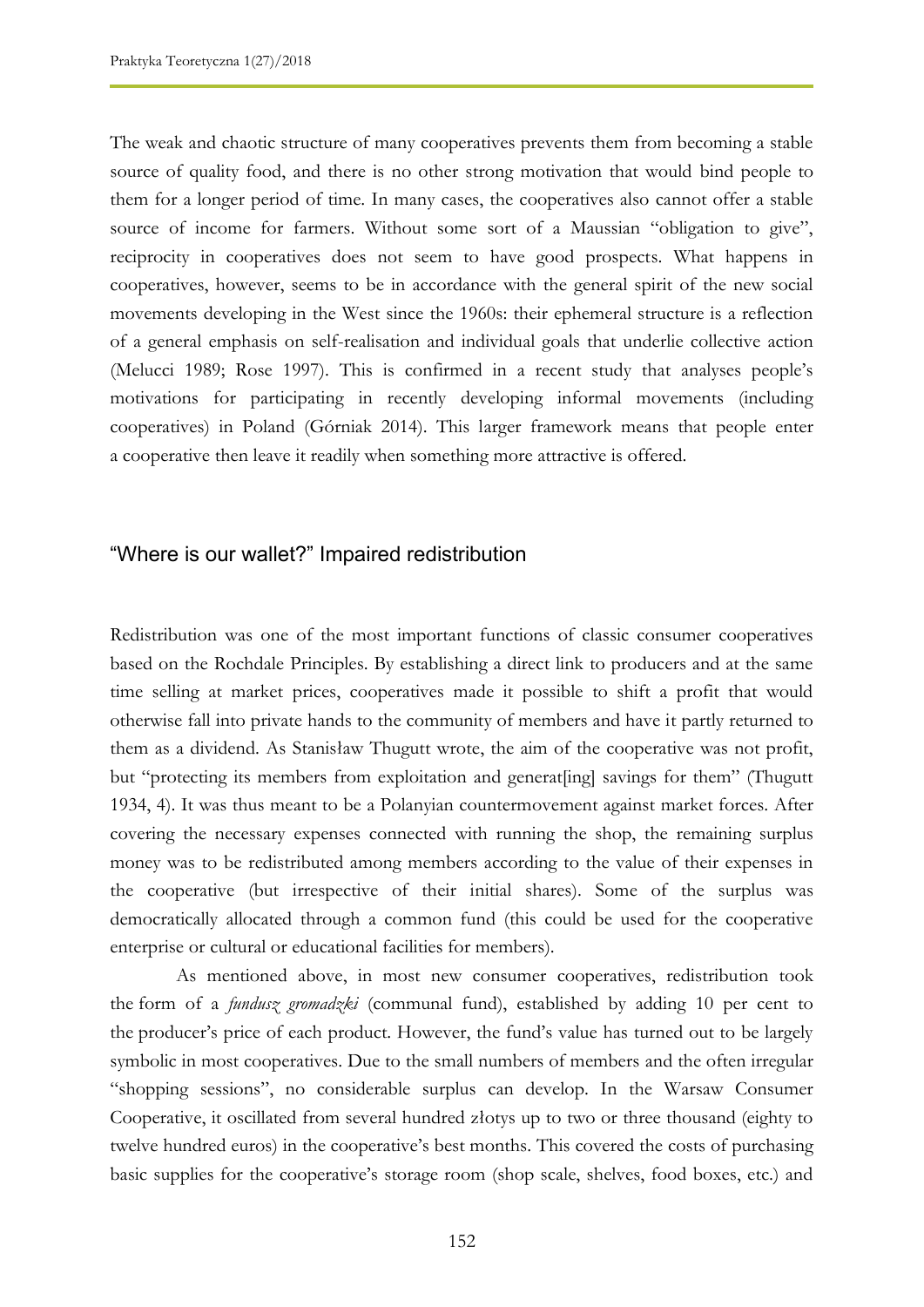organising meetings, but not much more. Moreover, due to general chaos in the cooperative, it was difficult to accumulate the money for the fund. The simple reason for that was that it was held in a communal wallet that passed between the people who happened to perform the function of "shopping coordinator" in any given week. In 2012, the wallet disappeared, with all the cooperative's savings. The person who lost or stole it was never found, as no one bothered to launch an investigation. This caused many disappointed members to leave the Warsaw cooperative.

The initial aim of the fund, apart from covering necessary costs, was to support members in times of need (covering unexpected health care costs, for example). This, however, did not work and not just because of the fund"s paucity. Julia, a Łódź cooperative member, complained about flaws in the way the communal fund works:

I know that there are people in the cooperative who can't buy a larger amount of food in a given moment, or almost nothing. And they will never ask for help. Even very active people. And I think there is a barrier on their side. And it is psychological. And there is the question of how to avoid this barrier. For me, more formalisation and more anonymity in asking for help would be a solution. In the state of total informality that we have here, a person has to talk about his problem at a meeting, say that he simply does not earn much or is without a job, I think it is a big problem.

In the "old" cooperatives redistribution was institutionalised as a more impersonal mechanism – the dividend was paid at the end of the year according to the value of a member's purchases, which was filled in on special sheets. The personal and informal character of the present-day cooperative meetings actually makes this more difficult to implement. Most of the cooperatives that introduced the communal fund very quickly simply ceased to use it that way. The call to formalise this process seems very reasonable, as Polanyi reminds us that redistribution requires another supporting structure based on "centricity", which is "present to some extent in all human groups, provides a track for the collection, storage and redistribution of goods and services"; it must also result in an effective division of labour, as the economic system is a "mere function of social organization" (Polanyi 2001, 52).

As we see, the organisation of most cooperatives makes redistribution almost impossible. Storing money is difficult due to lack of stability in positions requiring responsibility. Storing other goods is also challenging in the long term, as most of the cooperatives, unable to rent their own space, must rely on NGOs, state-cultural institutions or informal organisations (such as squats) to grant them temporary space for free.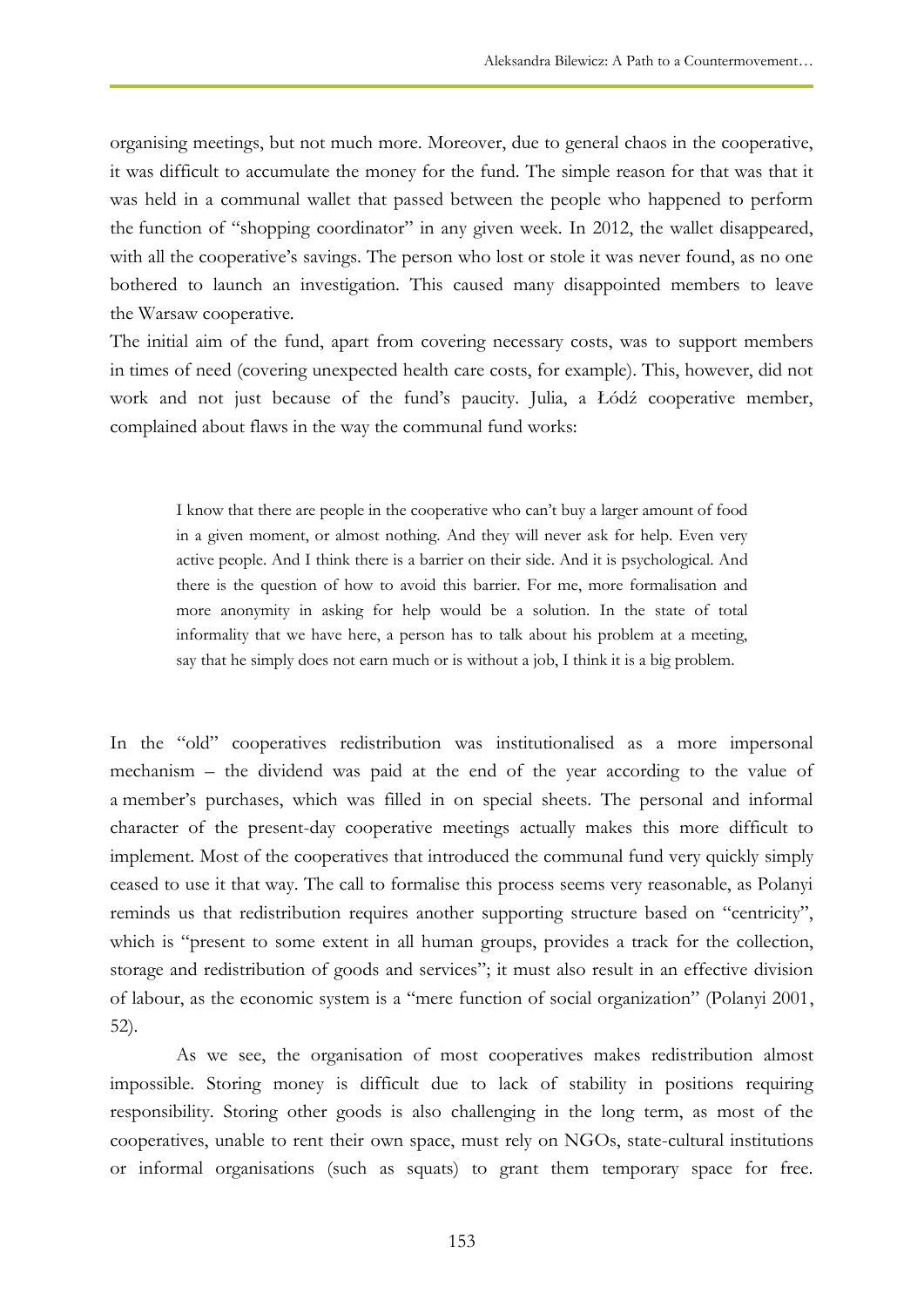The cooperatives often change their location, which makes it hard to build permanent infrastructure.

Along with the absence of a fixed space, the programmatic lack of central authority (the "non-hierarchical" character of the cooperatives) seems to be a key factor in their general inefficiency and the feebleness of the redistribution process. Cooperatives base themselves on a conviction, popular among different streams of the "newest social movements" (Day 2005), especially those with anarchist inspirations, that a new and more just social order should eliminate all hierarchy and ultimately all power. Thus, in the beginning, no provisions were made for creating reasonably permanent management or administrative roles. Later, many cooperatives introduced some reforms, e.g. the Warsaw Consumer Cooperative established a "coordination group" that was supposed to be chosen again every three months. However, this has not resulted in anything lasting or stable, since the extent of the coordination group"s power was not precisely defined and most members did not appear to be very committed: presumably due to its lack of genuine answerability to the collective, which did not possess any tools to dismiss the coordinating group. Many members complained about chaos, inefficiency and prioritisation of the cooperative's convivial function above its provisioning tasks. Such formation of informal hierarchies and elites in informal structures has been described in a classic essay by feminist activist Jo Freeman (1971) as the "tyranny of structurelessness". She notes the ineffective character of such groups in dealing with complicated issues, as well as the emergence of informal elites and "stars" who dominate it. Such matters were also invoked by my informants, who spoke of "people with stronger personalities" and "rhetorical talents" dominating the group. "The force of the arguments" does not count, according to one of them.

In most cooperatives all matters are decided at meetings based on the principle of consensus (Bressen 2007). A typical feature of many "alternative" organisations in the west, this principle has proven quite problematic (Sennett 2012), and most Polish cooperatives fully confirm this. Warsaw Consumer Cooperative meetings often lasted several hours, with lengthy discussions on minor issues. A feeling of emptiness and infertility prevailed in those discussions. Adam, a former Warsaw Consumer Cooperative member, recalled:

Consensus decision-making is […] very attractive in a way […] on an ideological level, but hard to use in practice. It turns out that we can't make any decision  $[\ldots]$ , or finally, after many hours of discussion, we make some insignificant decision that does not really change much. We make this decision in a small group of people, because other people were somehow excluded from the decision-making process: they could not make it to the end of the meeting, or they let themselves be convinced because they were tired, or the pressure was so hard that they gave up. That is how I see it.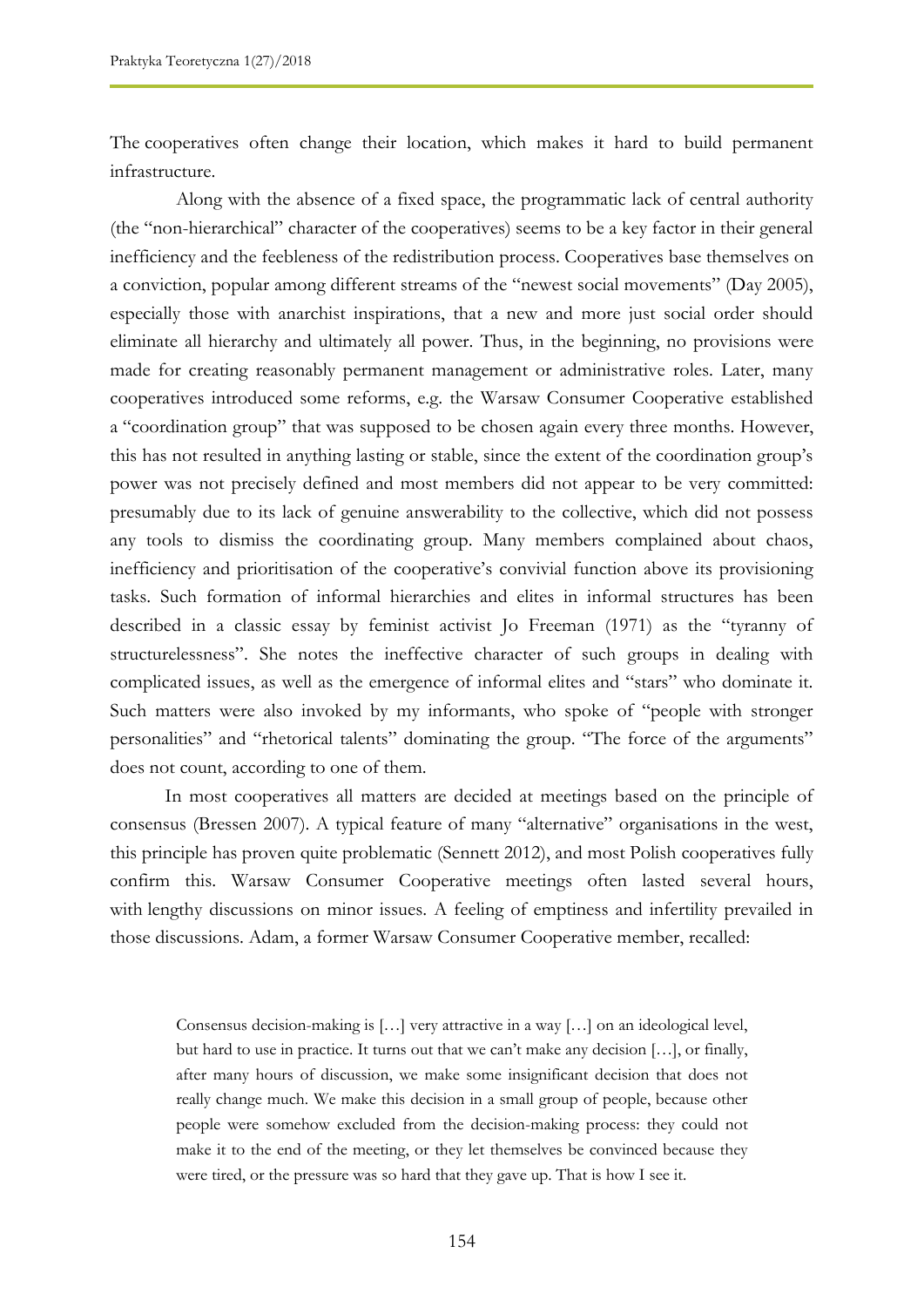These long and exhausting meetings were another reason many members became disillusioned and left the cooperative or became completely passive. Almost all of the most committed members – namely, those for whom the cooperative actually formed a close circle of friends and was an important part of their lifestyle – have left.

#### Possible solutions: informal and formal

It would be inaccurate to state that all Polish consumer cooperatives are in a state of stagnation or collapse such as that experienced by the cooperatives I described above. There are two basic types of cooperatives that transcend the initial model: the first type is what I term consumption-oriented cooperatives (see Bilewicz and Potkanska 2013; Bilewicz and Śpiewak 2015), informal Internet networks that actually partly resemble shopping groups; the second is represented to date by just one cooperative, the *Warsaw Dobrze*, which is registered as a formal association and has established a shop. These cooperatives have introduced very different, even mutually exclusive institutional arrangements that, however, enabled each of them to cope to some extent with the problem of disorganisation and insufficient member commitment.

Consumption-oriented cooperatives are usually not oriented toward democratic decision-making; they mostly have centralised power structures in the form of so-called group administrators (usually two or three persons) who coordinate the necessary activities and make the most important decisions. Most of the work is done through the Internet, with individual members being responsible for "actions" for produce from a particular farmer or producer. Consumption-oriented cooperatives are able to have more members (sometimes a few hundred), and they meet weekly to redistribute the products, which they sometimes collect directly by car from farmers or small processing units (most farmers come to the city to deliver the goods). Lack of member commitment does not cause larger structural problems for these cooperatives – the administrators simply remove inactive members from the Internet group. This enables enduring reciprocity, but at the price of a kind of "despotic" power on the part of the administrators and the absence of the democracy that is crucial for cooperatives. Although in some cooperatives, as in the *Kooperatywa Grochowska* in Warsaw, this has changed after they adopted Rochdale Principles. Significantly, these entities have considerable purchasing power, thus enabling them to make large orders from farmers,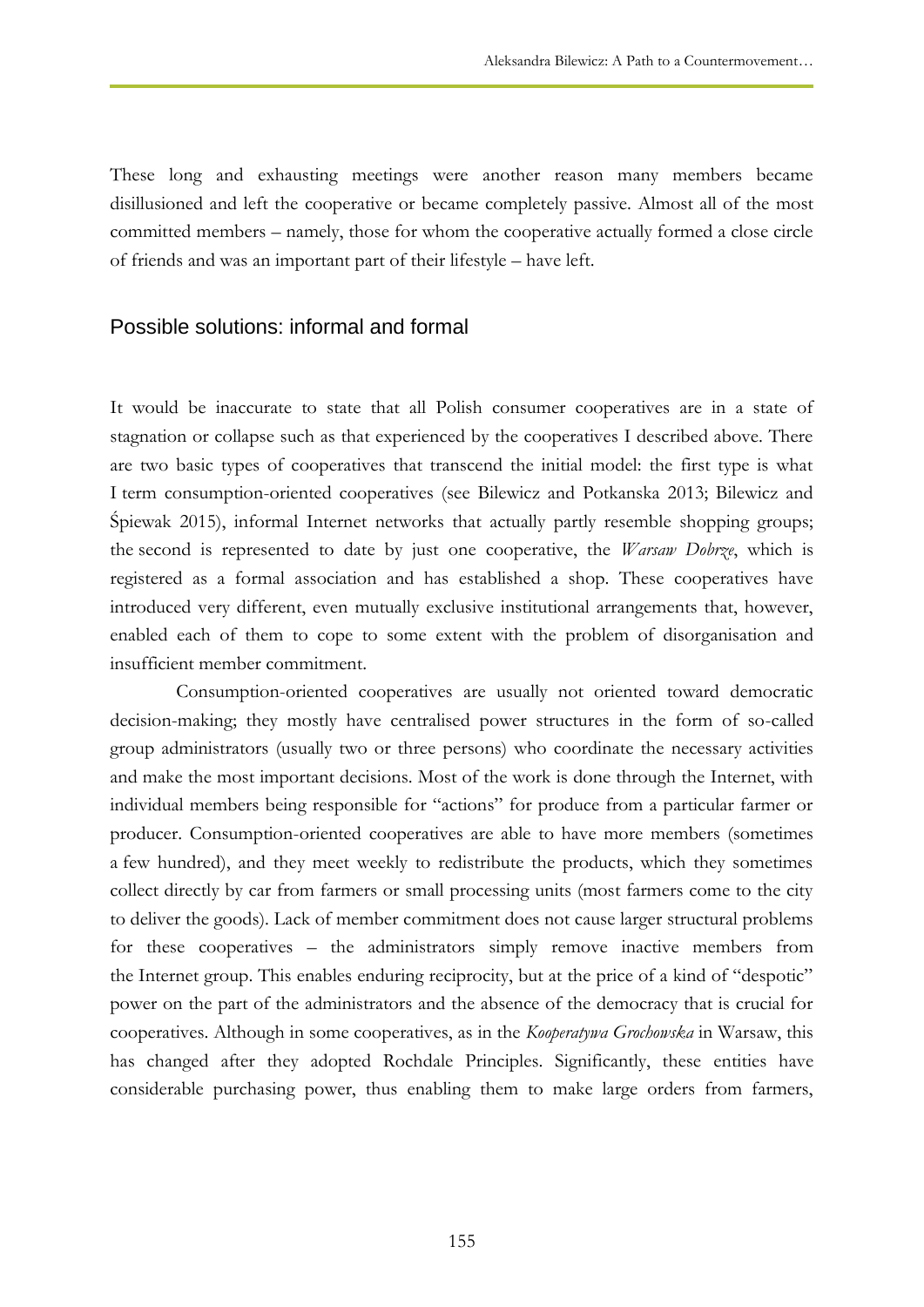$\overline{a}$ 

providing them considerable profit; they offer also high prices for sophisticated goods of exceptional quality.<sup>10</sup>

In contrast, the *Dobrze* cooperative, established in 2014, is formalised as an association and has opened two stores in Warsaw (the second one was launched in summer 2016). It is run partly by members who take rotating shifts and partly by paid staff. Formally, it continues to be "non-hierarchical", and adopts the principle of consensus for its monthly meetings. There is, however, a coordination group that includes the formal management of the association. An association as a legal form requires the preparation of yearly financial reports and the need to pay rent for the shops and wages of employees – such are some of the factors that motivate most members to participate actively in cooperative tasks and daily life. Along with its own members (over two hundred), the cooperative employs people as shop assistants and supply coordinators. *Dobrze*, inspired by the rules of the Park Slope Food Coop in New York City, has introduced one mandatory three-hour shift per month for members in the cooperative shop. This gives the cooperative a solid existence, but all this also has its cost: the produce, notably bought from niche ecological farms, is much more expensive than at most other cooperatives, not to mention ordinary stores. But this is not all; the financial flows in the cooperative in fact constitute the opposite of redistribution: along with the initial share, members pay monthly contributions (twenty-five złotys, about six euros) to the cooperative to cover all its costs. The cooperative, in this arrangement, no longer serves to "protect members from exploitation"; instead, it offers them a sense of community and access to regional and quality food in exchange for their free work and money. Somehow, strangely, embeddedness has itself become a sort of a commodity, and an exclusive one at that (some similar findings are in Winter 2003). Although in the classical Rochdale cooperatives the members were obliged to pay substantial initial shares, they later obtained dividends that made their membership, at least in most cases, a form of economic protection. In *Dobrze*, protection instead concerns the members" health and well-being (access to quality food), not their finances. It can be a solution for middle-class members, but obviously not for poorer people who cannot afford ecological and quality food, even at the lower prices offered by the cooperative.

These two solutions, put in Polanyian terms, have introduced two different kinds of centricity: the first in the authority of the administrator, the second in the formal framework of the association and stores that impose strict regulations on members. The stable character of the two cooperatives enables social relations to flourish (and to form certain kinds of "symmetries" in the group: in both cases, many joint activities are organised by members,

<sup>10</sup> It is important to remark that not all cooperatives that fall into the "consumer" category fit into this description. In the years following this study, some cooperatives from this group became more democratic and dispensed with Facebook for carrying out their daily operations.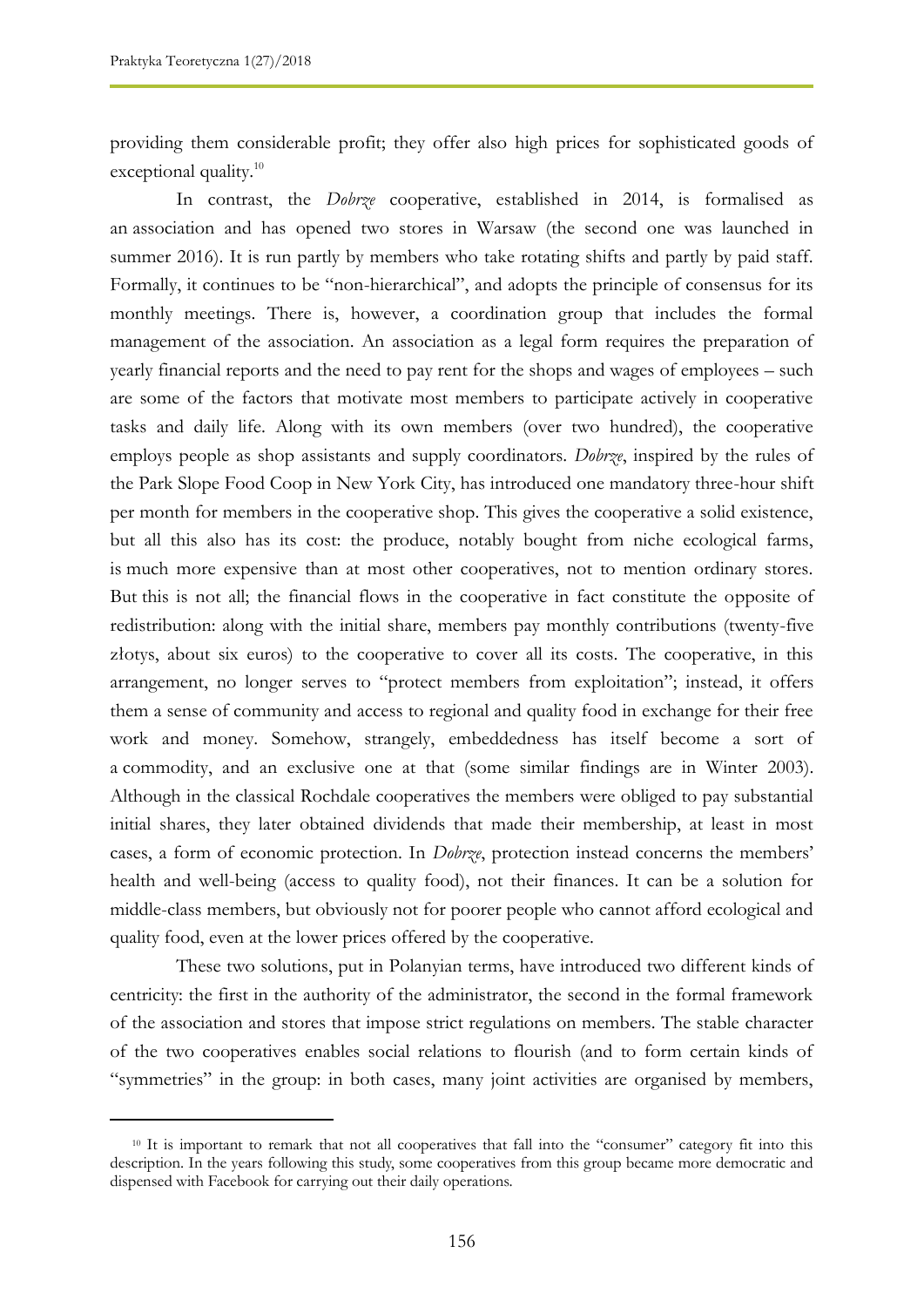such as picnics, bartering used goods, common charity actions in the consumer-oriented cooperatives, and communal cooking and cultural/political events, the last mostly in the Dobrze cooperative). These two forms of cooperative, centralised through a person or institution, enable a stable exchange of food between producers and consumers and offer a rich social life to members. Reciprocity and redistribution are present in both cooperative models, at least to some extent, but not in an individual manner as in the classic Rochdale model. The funds of the members serve their common needs (as assets to run stores, to arrange a storage room or to organise a communal meal), but are not returned to members in the form of dividends.

#### Cooperatives and class interest

Who has access to the benefits offered by a community that forms such an "embedded island"? In the case of informal "activist" cooperatives and, to a larger extent, the *Dobrze* cooperative, the members are mainly young urban intelligentsia seeking a form of alternative lifestyle (Bilewicz and Potkanska 2013; Bilewicz and Spiewak 2015). Many of them have precarious jobs that do not provide high incomes but allow for a flexible schedule that enables them to participate in cooperative "shifts" (often during regular working hours), lengthy meetings held on workdays, and picnics and parties. The majority work in NGOs, at universities, at public cultural institutions, in the media or as freelancers; many are PhD students, mostly in the humanities and social sciences. Their self-definition as "freaks" living non-conventionally is contrasted with the figure of the "normal" (*normals*), a politically indifferent person outside the activist group or a potential member who needs to be drawn into the cooperative movement. The relationship between the "activists" and the "normals" is highly ambivalent: "normals" are seen as desirable and very welcome in cooperatives; simultaneously, when some of these "normals" join, they are partly blamed for cooperative inefficiency and accused of lacking proper political awareness.

The elitist character of the consumer cooperatives is reflected in the assortment of the products they offer. The emphasis, which has grown stronger in recent years, on buying organic food makes the produce sold actually more expensive than in ordinary supermarkets, something that runs counter to the goals of early cooperatives. Many of the cooperatives have decided to stay vegetarian and thus concentrate on selling specialty vegetarian and vegan foods (tofu, tempeh, chia seeds, etc.). Cooperative members deem food sold in supermarkets to be inedible, unhealthy and full of "chemicals", but the solution most cooperatives offer renders them even more exclusive. As Jack Goody argues in *Cooking, Cuisine and Class* (1982),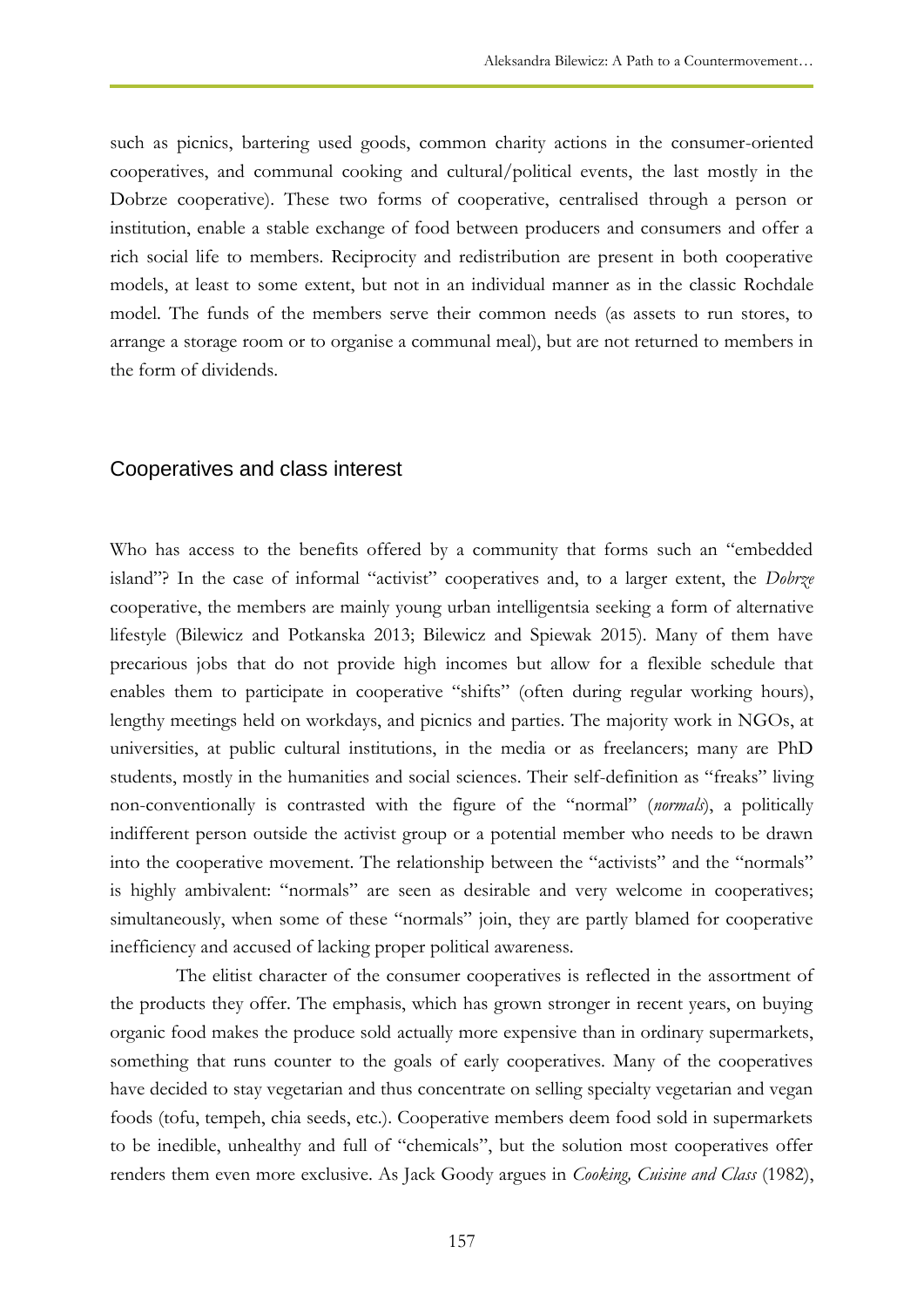the upper classes have distinguished themselves for centuries by eating foreign, exotic food, with the invention of *haute cuisine* being linked to the emergence of complex social stratification. In the contemporary food regime, "exotic" might be replaced, paradoxically, by terms including "local", "natural", "organic" and "vegetarian" (or "vegan"). The emergence of industrially mass-produced food, according to Goody, has contributed to making food manners more egalitarian. It seems notable that this argument was made just at the time of the birth of the Slow Food movement (Brunori 2007) and other alternative food movements that were soon embraced by a middle class inventing its "green distinctions" (Horton 2003). The alternative-food movements in fact engage in elitist consumption practices.

The intelligentsia in Poland, as in many other Eastern European countries, had a singular position in society. Some researchers claim that this class – or stratum, as there is no agreement about the class status of the intelligentsia (see Żarnowski 1964) – had a hegemonic position in Polish society since the second half of the nineteenth century that has lasted even through post-war socialist rule (Szelenyi 1982; Zarycki 2003, 2009). Most of the intelligentsia came from an impoverished gentry background: due to a lack of independent state structure in Poland and other factors undermining the formation of a bourgeoisie, the intelligentsia took a leadership position in the second half of the nineteenth century, when it was believed to be preserving national identity and values. However, intelligentsia leaders were also crucial in the formation of the socialist movement in Poland. The largest socialist party, the PPS, was led largely by intellectuals with backgrounds in the gentry and an assimilated Jewish intelligentsia. The pre-war cooperative movement, involving many former prominent PPS members, was also initiated and led by people with typical intelligentsia or even gentry or aristocratic backgrounds, as is reflected in the early articles published in the Warsaw journal *Ekonomista* in the second half of the nineteenth century by leaders of the Cooperative Society and *Społem*. Most of the iconic pioneers and theoreticians of *Społem*, including Abramowski and Wojciechowski, were born, somewhat paradoxically, in country mansions or into impoverished urban-intelligentsia families with gentry backgrounds. However, both PPS and *Społem* were able, after some time, to gain broad social support and attract workers and, in the case of *Społem*, wide peasant backing as well (some peasants also came to join its leadership).

I return to the history of cooperatives to provide a basis for my interpretation of Polanyi's argument about class interest and social change (2001, 158–71), which basically runs counter to the Marxist tradition. Because human interests are social before they are economic, Polanyi argues, successful countermovements involve cooperation between different social classes that are able to join forces despite sectional interests. It is in times of change that the entanglement of class interest with "the needs of society" (as a whole) and, consequently, with the fate of other classes, becomes visible (2001, 159). Those needs,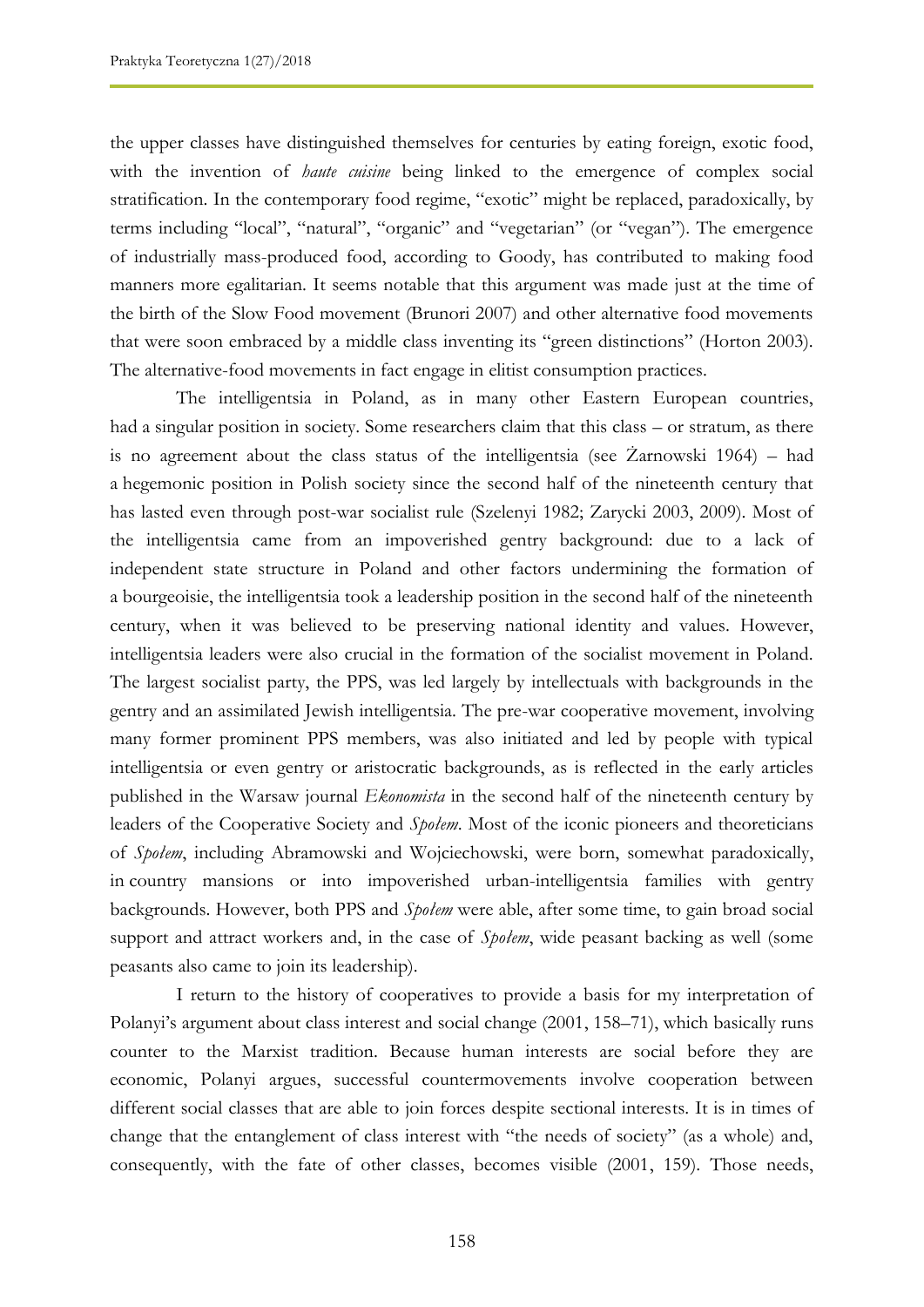Polanyi argues, are not predominantly economic. In the case of historical countermovements, he writes: "Almost invariably professional status, safety and security, the form of a man's life, the breadth of his existence, the stability of his environment were in question" (Polanyi 2001, 160).

In fact, according to Polanyi, a countermovement must involve class leadership, in which one class represents the whole of society struggling for self-protection. By joining or leading the protectionist movement, this class is not merely representing its own economic interests, since not only income, but also other basic needs, common to all classes, are threatened by the commodification of land, labour and money. Somehow, the (similarly elitist) leaders of the "old countermovements" in Poland were able to represent interests other than their own "sectional" class interests, enter into dialogue with the part of the society that they wanted to protect and to mobilise hundreds of thousands of people in support of their cause. This seems not to be the case for the new consumer cooperatives, at least not in their present shape. On their way to a "more democratic, ecological, and just economy", they fail to take a leadership position; they are enclosed in their own *środowisko*, the informal social milieu that Janine Wedel has described as the essence of social life in Poland during the last decade of "real socialism" (Wedel 1986). The tendency to remain confined in small "intelligentsia ghettos", as described by sociologist Józef Chałasiński (1958) is, however, a phenomenon with deeper roots in Polish history, one that goes back to the creation of an urban stratum of impoverished gentry that heavily relied on informal personal ties. However, trying to understand this phenomenon by referring only to the history of local class relations may be misleading, since similar movements in Western Europe and America are also reported to have a predominantly middle-class or uppermiddle-class – and therefore also exclusive – character (see Goodman and Goodman 2009; Bryant and Goodman 2013).

#### **Conclusion**

As I have attempted to demonstrate, most of the new consumer cooperatives to date have failed to develop the requisite mechanisms for successful economic integration, namely reciprocity and redistribution. Although they offer an "alternative" to the usual shopping at supermarkets or other stores, providing access to ecological and healthy food in a personal, small-scale setting, few of them are stable enough to permit long-standing cooperation with farmers and a firm organisational structure.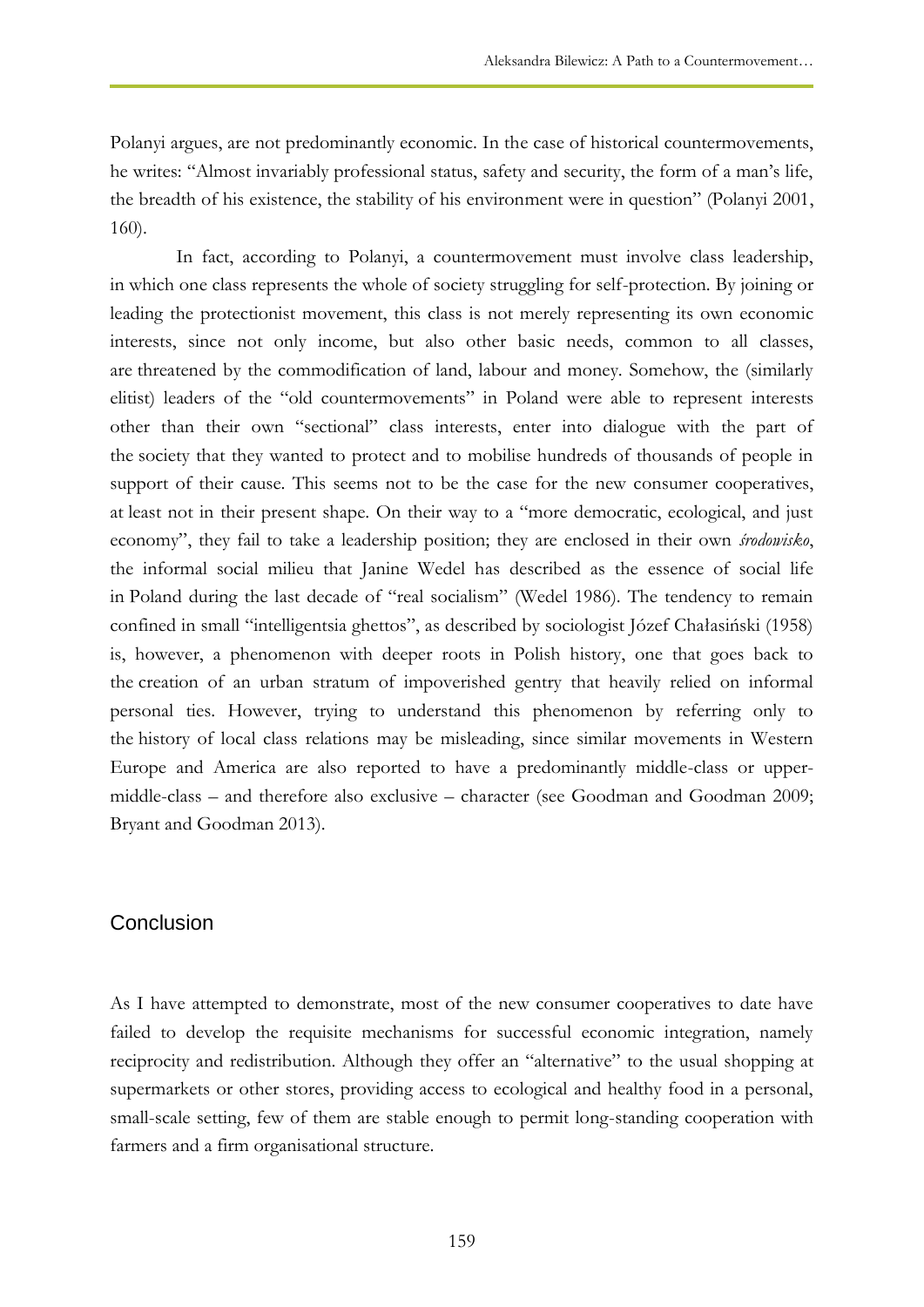The re-embedding process in cooperatives seems to be only partial, as it delivers only a semblance of trust and personal relations, a highly uncertain promise of *Gemeinschaft* rather than a stable economic mechanism integrated into the social fabric of the cooperative and its environment. The exclusive character of most cooperatives (strongly based on lifestyle and special food habits) and their peculiar "structureless structure" makes them inaccessible to the majority. Thus, their countermovement potential is fairly weak – they are unable to mobilise an alliance of different classes.

It is possible, though, that this situation represents the initial stage of a larger movement, i.e. that some more stable and less exclusive structures will emerge in the future. The history of Polish cooperatives indeed began as feeble attempts by the intelligentsia to build cooperatives in the second half of the nineteenth century – something the Polish Marxist anthropologist Ludwik Krzywicki described as a failure due to their wrong social basis (Krzywicki 1903). The activity of the cooperative society that gave birth to *Społem* enabled the growth of a movement that transcended class barriers. The two different routes to stability that have emerged among present cooperatives show possible paths for the future. The first path, however, acquires stability through installing a strong leader, reducing the democratic aspect of the cooperative, while the other does so through establishing a store and formalising as an association but at the same time retaining relatively high prices and monthly membership dues, thus building an economic and social barrier to participation.

The interests that the new cooperatives try to represent – access to healthy and natural foods, protection of small family farms and re-embedding food exchange in social relations – are basically common to all social classes. These interests – just as in Polanyi"s analysis – are not primarily economic; they are social interests (1968b) connected to physical as well as psychological well-being, a sense of security and ties to the local community and nature. While remaining cautious about overly facile historical analogies, it seems plausible to suggest that in order to gain wider social support, cooperatives will have to return to the Rochdale Principles (such as individual members' participation in profits) and invent a "new neutrality" that could help transcend class barriers. This would probably entail moving beyond strict political positions (including not insisting on "non-hierarchical" and informal structures) and identities strictly based on alternative lifestyle and exclusive nourishment. Instead, most cooperatives, focused on the community aspect of the cooperative tradition, seem to neglect the individual aspect of the old cooperatives that is also rooted in Abramowski"s thought. This includes individual economic benefits, on the one hand, but, on the other, the focus on the moral dimension of cooperation: not only self-fulfilment, but also commitment.

This is not the place to speculate whether the proposed evolution is probable; it is also not my intention to suggest that the intelligentsia must or should be leaders of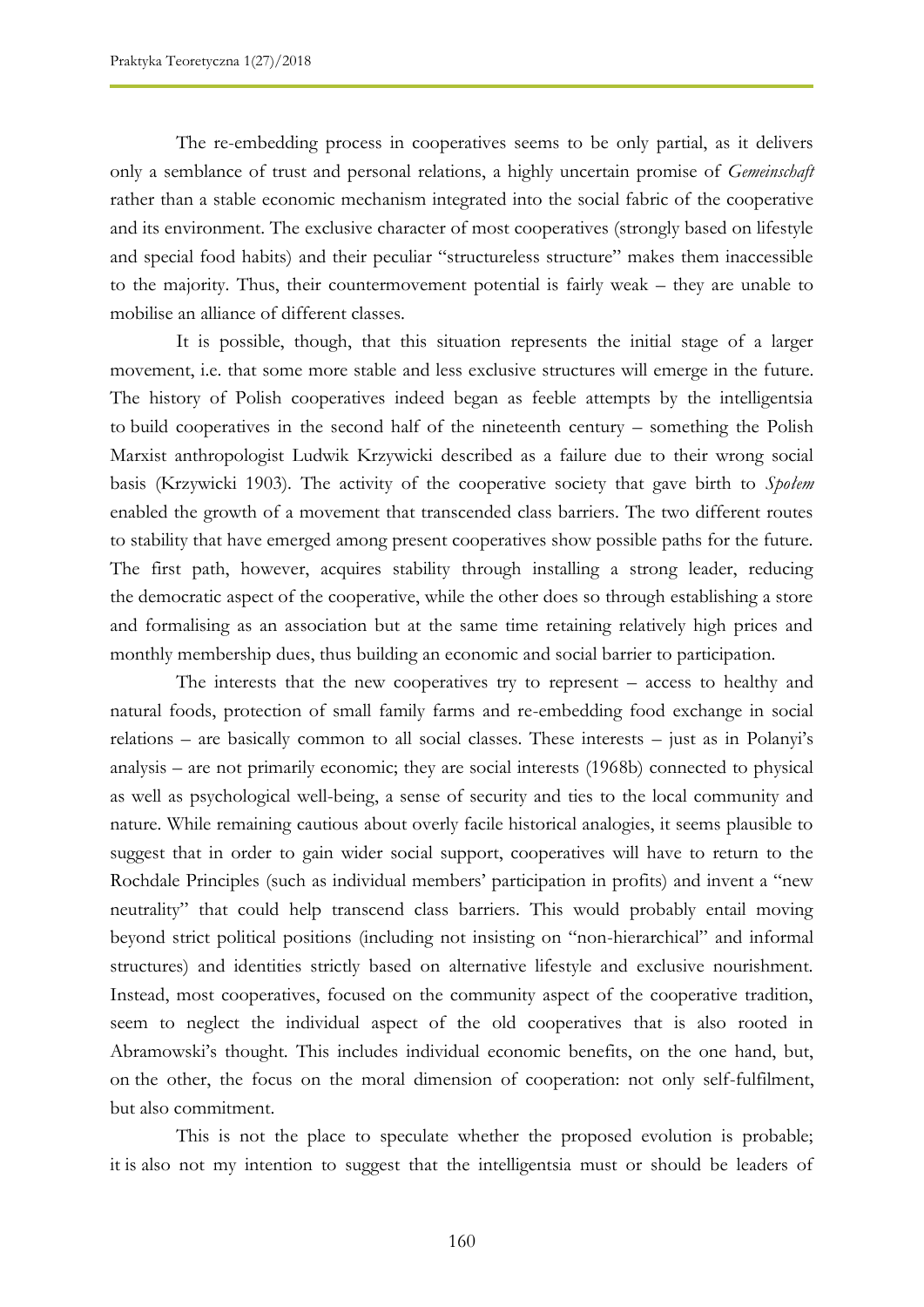the countermovement. An emergence of a successful countermovement could also happen elsewhere and it may be more effective with a different leadership. There are initial signs that some class alliances may be on the horizon. In 2016, the *Dobrze* cooperative supported the farmers" protest in Warsaw and was involved in fighting for a law to enable farmers to sell processed food directly to consumers. It is possible that cooperatives will yet become an important actor bringing together Polish food producers and urban consumers in a single countermovement.<sup>11</sup>

 $\overline{a}$ 

<sup>11</sup> The initial version of this paper was given as a working Paper at the Max Planck Institute for Social Anthropology in Halle-Saale in 2017. I express my gratitude to Chris Hann and the members of the seminar of the Department "Resilience and Transformation in Eurasia" at the Institute for their useful comments on this paper. I am also grateful to Steve Reyna and Mathijs Krul for their insightful comments.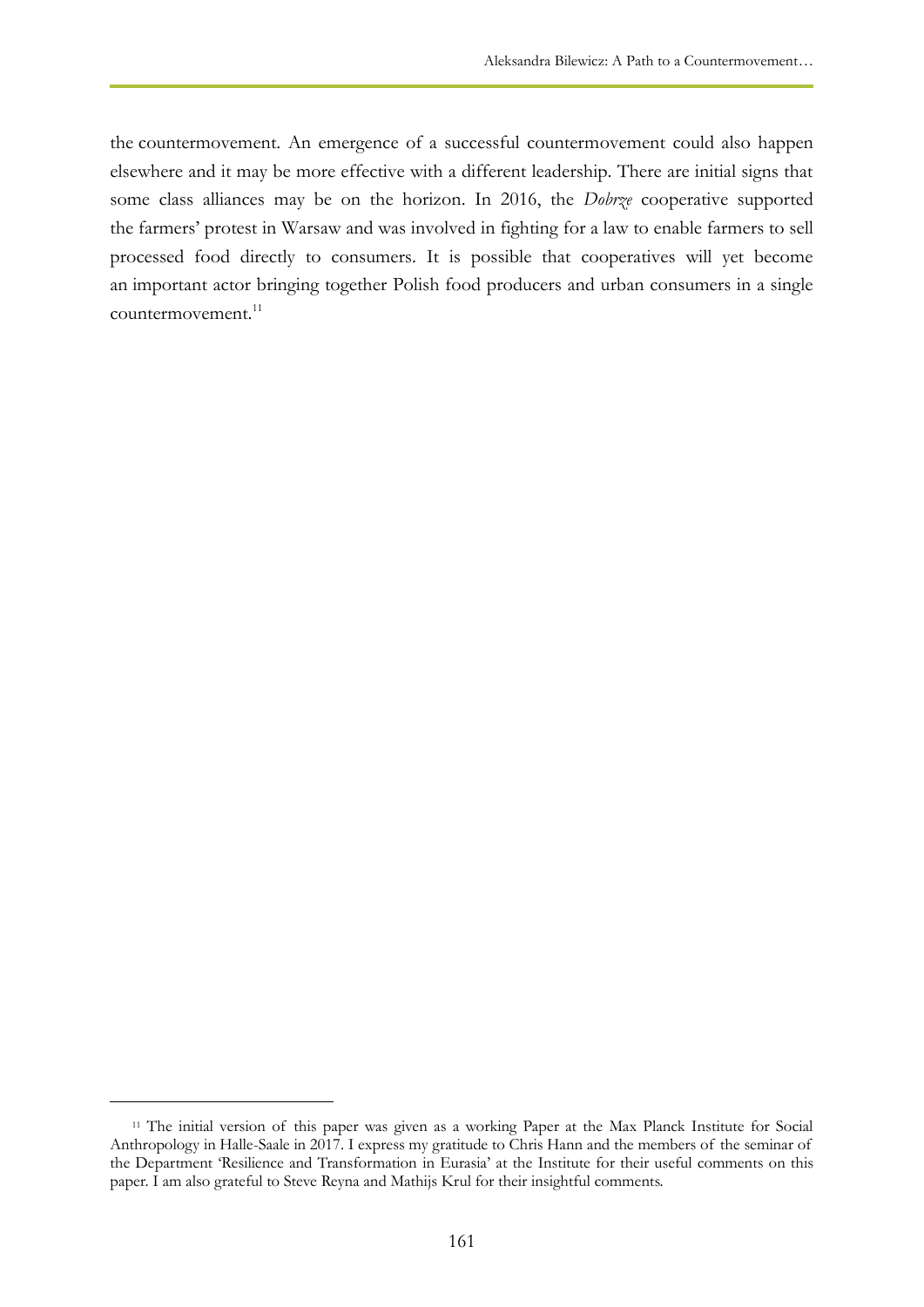## References

- Abramowski, Edward. 2010. *Kooperatywa. Polskie korzenie przedsiębiorczości społecznej*. Ed. R. Okraska. Łódź: Stowarzyszenie "Obywatele Obywatelom."
- Abramowski, Edward. 2013. *Zagadnienia socjalizmu. Wybór pism*. Kraków: Ośrodek Myśli Politycznej.
- Alexander, Catherine. 2011. "Illusions of freedom. Polanyi and the third sector." In *Market and society:* The Great Transformation *today*. Eds. Ch. Hann and K. Hart. Cambridge: Cambridge University Press.
- Bilewicz, Aleksandra and Dominika Potkańska. 2013. "Jak kiełkuje społeczeństwo obywatelskie? Kooperatywy spożywcze w Polsce jako przykład nieformalnego ruchu społecznego." *Trzeci sektor* 1(3): 25–44.
- Bilewicz, Aleksandra and Ruta Śpiewak. 2015. "Enclaves of activism and taste: Polish consumer cooperatives as alternative food networks." *Socio.hu* 3. Special Issue in English on the Social Meaning of Food: 147–166.
- Bilewicz, Aleksandra. 2017. *Społem. Idea, ludzie, organizacja.* Tom 1. Warszawa: Oficyna Naukowa.
- Block, Fred. 2003. "Karl Polanyi and the writing of Great Transformation." *Theory and Society* 32(3): 275–306.
- Block, Fred and Margaret Somers. 2014. *The power of market fundamentalism*: *Karl Polanyi's critique.* Cambridge, Mass.: Harvard University Press.
- Bressen, Tree. 2007. "Consensus decision making." *Group Faciliation: A Research & Application Journal* 8: 381–392.
- Brodziński, Marian. 1999. *Dylematy rozwoju spółdzielczości w Polsce*. Warsaw: Fundacja "Rozwój SGGW."
- Brunori, Gianluca. 2007. "Local food and alternative food networks: a communication perspective." *Anthropology of Food* S2. Available online at: http://aof.revues.org/430 (accessed on April 28, 2015).
- Bryant, Robert and Michael Goodman. 2013. *Peopling the practices of sustainable consumption: eco chic and the limits of the spaces of intention.* Environment, Politics and Development Working Paper Series 55. London: Department of Geography, King"s College.
- Carmony, Donald F. and Josephine M. Elliot. 1980. "New Harmony, Indiana: Robert Owen"s seedbed for Utopia." *Indiana Magazine of History* 76(3): 161–261.
- Chałasiński, Jerzy. 1958. *Przeszłość i przyszłość inteligencji polskiej*. Warsaw: Ludowa Spółdzielnia Wydawnicza.
- Chyra-Rolicz, Zofia. 1985. *Pod spółdzielczym sztandarem: z dziejów spółdzielczości polskiej do 1982 r.* Warszawa: Wydawnictwo Spółdzielcze.
- Chyra-Rolicz, Zofia. 1992. *Z tradycji spółdzielczości II Rzeczpospolitej (idee, fakty, dokonania).* Warszawa, Poznań: Ławica.
- Dąbrowska, Maria. 1922. *Spółdzielczość zwyciężająca (dzieje angielskiej Hurtowni Stowarzyszeń Spożywców)*. Warszawa: Związek Polskich Stowarzyszeń Spożywców.
- Dale, Gareth. 2013. *Polanyi: the limits of the market*. Cambridge, Malden: Polity Books.
- Dale, Gareth. 2016. *Reconstructing Polanyi: excavation and critique.* London: Pluto Press.
- Dale, Gareth. 2016b. *Karl Polanyi. A Life on the Left*. New York, Chichester: Columbia University Press.
- Day, Richard 2005. *Gramsci is dead: anarchist currents in the newest social movements.* Toronto: Pluto Press and Between the Lines.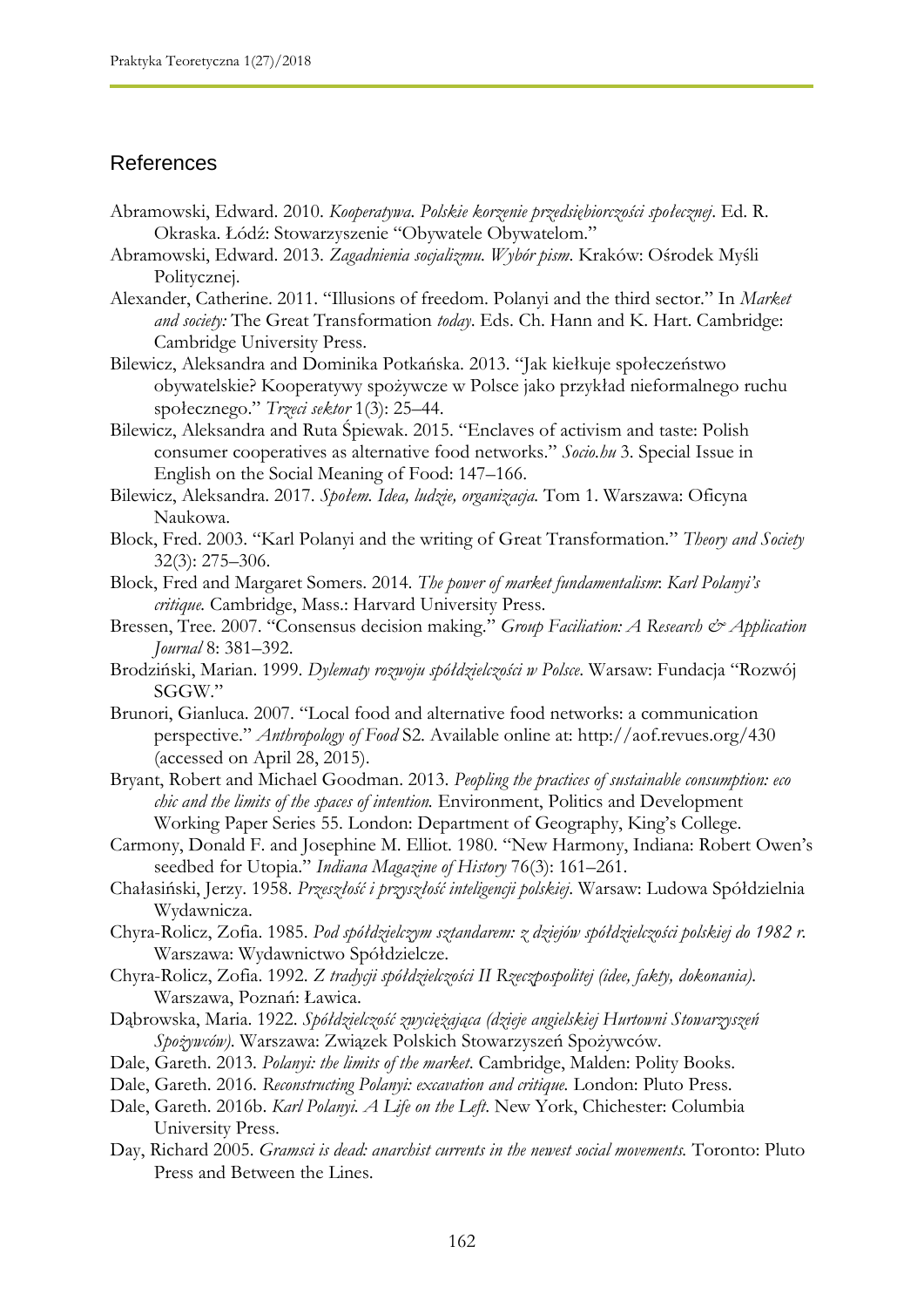- Duszyk, Adam. 2007. *Między idea a polityką: ruch spółdzielczy centralnych ziem polskich w XX wieku: studia.* Radom: Radomskie Towarzystwo Naukowe.
- Fairbairn, Bruce. 1994. "The meaning of Rochdale: the Rochdale pioneers and the cooperative principles." *Occasional Paper Series* No. 94.02. Saskatchewan: University of Saskatchewan. Centre for the Study of Co-operatives.
- Frazer, Nancy. 2013. "A triple movement? Parsing the politics of crisis after Polanyi." *New Left Review* 81. Available online at: http://newleftreview.org/II/81/nancy-fraser-atriple-movement (accessed on October 11, 2014).
- Freeman, Joe. 1971. "The Tyranny of Structurelessness." *Berkeley Journal of Sociology* 17. Available online at: http://www.jofreeman.com/joreen/tyranny.htm (accessed on September 19, 2017).
- Gide, Charles. 1922. *Consumers' cooperative societies.* Binghamton, NY: Alfred A. Knopf.
- Graeber, David. 2002. "The new anarchists." *New Left Review* 13. Available online at: https://newleftreview.org/II/13/david-graeber-the-new-anarchists (accessed on September 19, 2017).
- Giełżyński, Wojciech. 1986. *Edward Abramowski. Zwiastun Solidarności*. London: Polonia.
- Goodman, David and Michael Goodman. 2009. "Alternative food networks." In *Encyclopedia of Human Geography*. Eds. R. Kitchen and N. Thrift. Amsterdam, Boston, Heidelberg, London: Elsevier.
- Goody, Jack. 1982. *Cooking, cuisine and class: a study in comparative sociology.* Cambridge: Cambridge University Press.
- Hann, Chris. 1992. "Radical functionalism: the life and work of Karl Polanyi." *Dialectical Anthropology* 17(2): 141–166.
- Hann, Chris and Keith Hart. 2011a. *Economic anthropology: history, ethnography, critique*. Cambridge: Polity Press.
- Hann, Chris and Keith Hart. 2011b. "Introduction: learning from Polanyi 1." In *Market and society:* The Great Transformation *today*. Eds. Ch. Hann and K. Hart. Cambridge: Cambridge University Press.
- Hettne, Björn. 1990. "The contemporary crisis: the rise of reciprocity." In *The life and work of Karl Polanyi: a celebration*. Ed. K. Polanyi Levitt. Montreal, New York: Black Rose Books.
- Hettne, Björn. 2006. "Re-reading Polanyi: a second Great Transformation?" In *Karl Polanyi in Vienna: the contemporary significance of* The Great Transformation. Eds. K. McRobbie and K. Polanyi Levitt. Montreal, New York, London: Black Rose Books.
- Holyoake, George. 1908. *The history of cooperation*. London: T. Fisher Unwin.
- Horton, David. 2003. "Green distinctions: the performance of identity among environmental activists." *The Sociological Review* 51: 63–77.
- Jossa, Bruno. 2005. "Marx, Marxism and the cooperative movement." *Cambridge Journal of Economics* 29(1): 3–18.
- Kazmierczak, Tadeusz and Marek Rymsza. 2008. *Social economy in Poland: past and present*. Warsaw: Institute of Public Affairs.
- Knupfer, Anne Meis. 2013. *Food coops in America: communities, consumption and economic democracy.* Ithaca, London: Cornell University Press.
- Kowalik, Tadeusz. 1991. "The Polish postscript, 1989." In *The legacy of Karl Polanyi: market, state and society in the end of the twentieth century*. Eds. M. Mandell and D. Salée. Quebec: Concordia University.
- Krzywicki, Ludwik. 1903. *Stowarzyszenia spożywcze: ustęp z dziejów kooperacji*. Warszawa: Nakł. Członków Stowarzyszenia Spożywczego Kolei Warszawsko-Wiedeńskiej.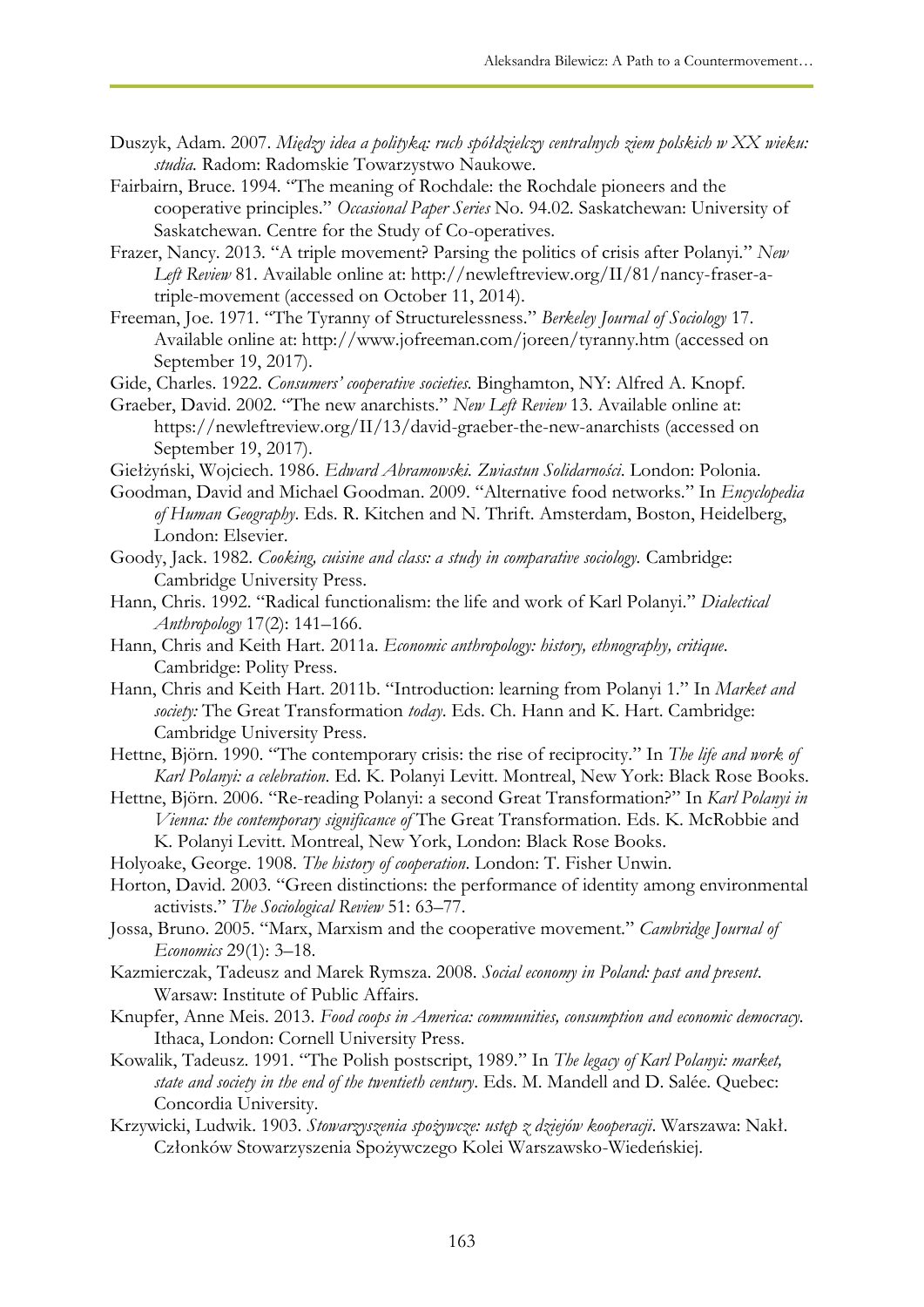- Mendell, Marguerite. 2006. "Democratizing capital: alternatives to market-led transition." In *Karl Polanyi in Vienna: the contemporary significance of* The Great Transformation. Eds. K. McRobbie and K. Polanyi Levitt. Montreal: Black Rose Books.
- Melucci, Alberto. 1989. *Nomads of the present: social movements and individual needs in contemporary society.* London: Hutchison Radius.
- Mielczarski, Romuald. 2010. *Razem! Czyli Społem. Wybór pism spółdzielczych*. Ed. R. Okraska. Łódź, Sopot, Warszawa: Biblioteka "Obywatela."
- Miele Mara and Jonathan Murdoch. 2004. "A new aesthetic of food? Relational reflexivity in the »alternative food« movement". In *Qualities of Food.* Eds. M. Harvey, A. McMeekin and A. Warde. Manchester: Manchester University Press.
- Peisert, Arkadiusz. 2009. *Spółdzielnie mieszkaniowe. Między wspólnotą obywatelską a alienacją.* Warszawa: IFiS PAN.
- Piechowski, Adam. 1999. "Non-cooperative cooperatives: new fields for cooperative and quasi cooperative system in Poland*.*" *Review of International Cooperation* 92(1): 49–57.
- Polanyi, Karl. 1968a. "Our obsolete market mentality." In *Primitive, archaic and modern economies: essays of Karl Polanyi*. Ed. G. Dalton. Boston: Beacon Press.
- Polanyi, Karl. 1968b. "Aristotle discovers the economy." In *Primitive, archaic and modern economies: essays of Karl Polanyi*. Ed. G. Dalton. Boston: Beacon Press.
- Polanyi, Karl. 1968c. "Class interest and social change." In *Primitive, archaic and modern economies: essays of Karl Polanyi*. Ed. G. Dalton. Boston: Beacon Press.
- Polanyi, Karl. 1977. "Forms of integration and supporting structures." In *The livelihood of man*. Ed. H.B. Pearson. New York, San Francisco, London: Academic Press.
- Polanyi, Karl. 2001 [1944]. *The Great Transformation: the political and economic origins of our time.* Boston: Beacon Press.
- Rapacki, Marian. 1923. "Socjalizm i kooperacja." *Rzeczpospolita spółdzielcza* 12(III): 505–509.
- Rose, Fred. 1997. "Toward a class cultural theory of new social movements: reinterpreting new social movements." *Sociological Forum* 12(3): 461–494.
- Rusiński, Władysław. 1967. *Zarys historii polskiego ruchu spółdzielczego. Część II: 1918–1939.* Warszawa: Zakład Wydawniczy CZSR.
- Sennett, Richard. 2012. *Together: the rituals, pleasures and politics of cooperation*. New Haven, London: Yale University Press.
- Siwik, Bronisław. 1923. "Spółdzielczość a socjalizm." *Rzeczpospolita spółdzielcza* 11(III): 457– 463.
- Stryjan, Yohanan. 1994. "Understanding cooperatives: the reproduction perspective." *Annals of Public and Cooperative Economics* 65(1): 59–80.
- Stryjan, Yohanan and Filip Wijkström. 1996. "Cooperatives and nonprofit organizations in Swedish social welfare." *Annals of Public and Cooperative Economics* 67(1): 5–27.
- Szelényi, Ivan. 1982. "The intelligentsia in the class structure of state socialist societies." *The American Journal of Sociology* 82: S287–S326.
- Vieta, Marcelo. 2010. "The new cooperativism." *Affinities: A Journal of Radical Theory, Culture and Action* 4(1): 1–11.
- Webb, Beatrice. 1930. *Cooperative movement in Great Britain*. London: George Allen & Unwin.
- Winter, Michael. 2003. "Embeddedness, the new food economy and defensive localism." *Journal of Rural Studies* 19(1): 23–32.
- Wedel, Janine. 1986. *The private Poland: an anthropologist's look at everyday life*. New York, Oxford: Facts on File Publications.
- Wojciechowski, Stanisław. 1938. *Moje wspomnienia*. Vol. 1. Lwów–Warszawa: Książnica-Atlas.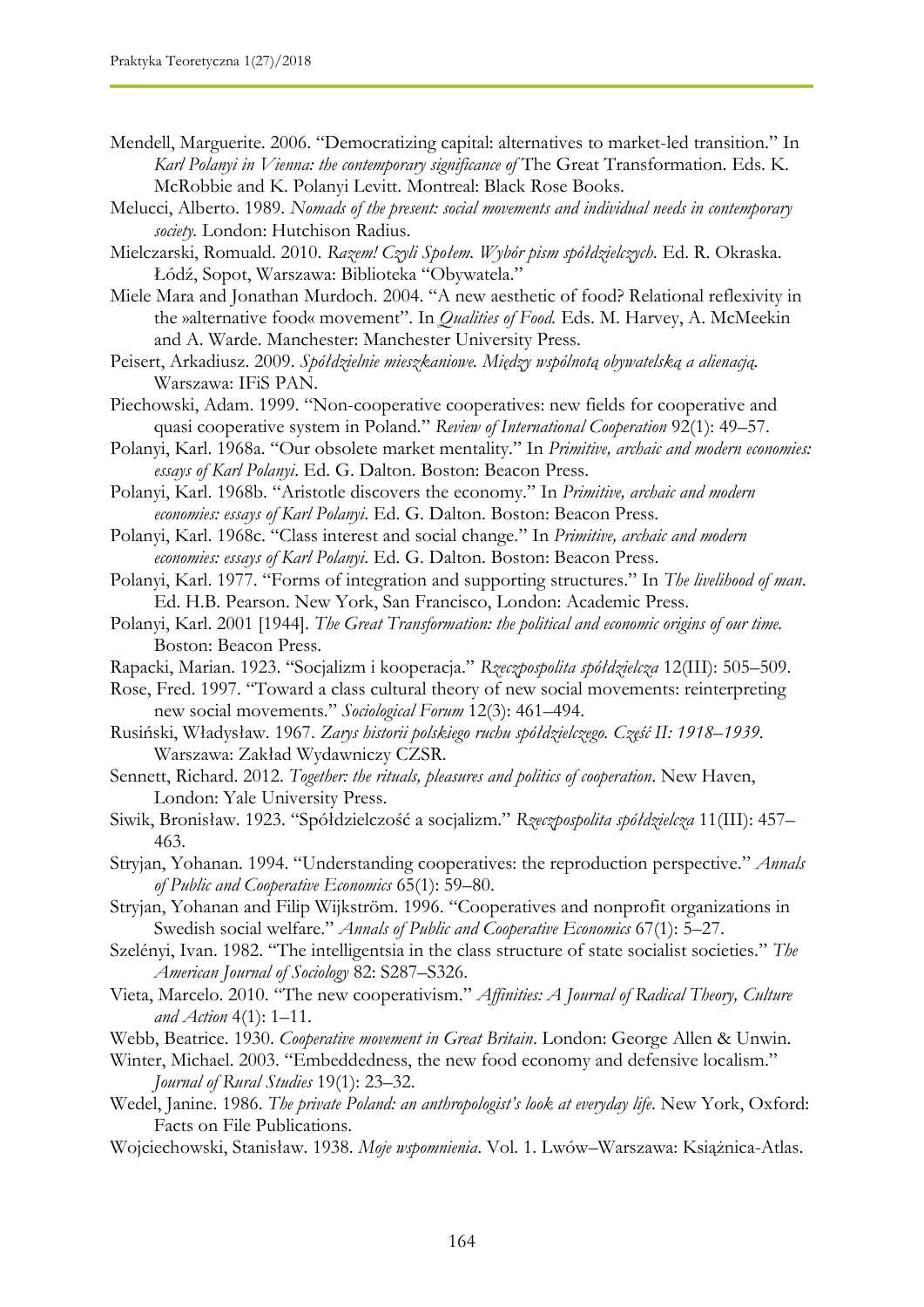- Zarycki, Tomasz. 2003. "Cultural capital and the political role of the intelligentsia in Poland." *Journal of Communist Studies and Transition Politics* 19(4): 91–108.
- Zarycki, Tomasz. 2009. "The power of the intelligentsia: the Rywin affair and the challenge of applying the concept of cultural capital to analyze Poland"s elites." *Theory and Society*  38: 613.
- Zarycki, Tomasz. 2014. "Social dialogue under the supremacy of the intelligentsia." *Warsaw Forum of Economic Sociology* 5:2(10): 69–78.
- Zarycki, Tomasz, Rafał Smoczyński, and Tomasz Warczok. 2017. "The roots of Polish culture-centered politics: Toward a non-purely cultural model of cultural domination in Central and Eastern Europe." *Eastern European Politics and Societies and Cultures* 31(2): 360–381.
- Żarnowski, Jerzy. 1964. *Struktura społeczna inteligencji w Polsce w latach 1918–1939.* Warsaw: PWN.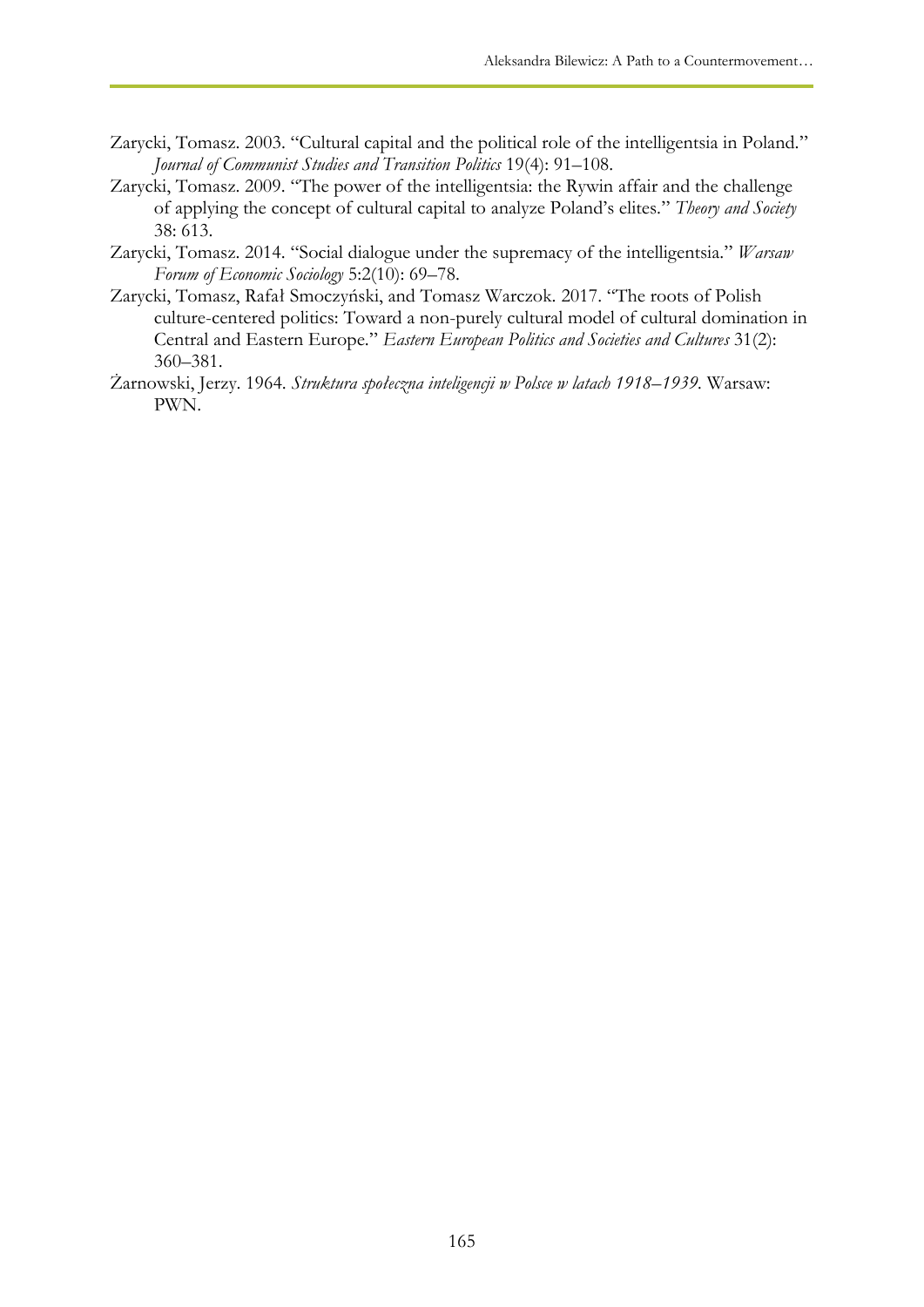**Aleksandra Bilewicz** – studied philosophy and sociology at the University of Warsaw and the Freie Universitaet in Berlin. She defended her Phd on the new consumer cooperative movement in Poland from the perspective of economic anthropology at the Institute of Sociology, University of Warsaw. She is currently co-editing (together with Bartłomiej Błesznowski) a series of books devoted to reviving the memory of Polish cooperative thought and practice ("Kooperatyzm"). She is the author of *Społem 1906–1939: Idea, ludzie, organizacja* (*Społem 1906–1939: Idea, people and institution*).

#### **ADRESS:**

Aleksandra Bilewicz Instytut Studiów Społecznych, Uniwersytet Warszawski ul. Stawki 5/7 00-183 Warszawa **E-MAIL**: ambilewicz@gmail.com

**CITATION**: Bilewicz, Aleksandra. 2018. "A Path to a Countermovement? Forms of Integration in Polish Consumer Cooperatives." *Praktyka Teoretyczna* 1(27): 133-167. **DOI**: 10.14746/prt.2018.1.6

**Aleksandra Bilewicz** – studiowała socjologię i filozofię w ramach Międzywydziałowych Studiów Humanistycznych na Uniwersytecie Warszawskim. W Instytucie Socjologii UW obroniła doktorat na temat nowych polskich kooperatyw spożywczych ujmowanych z perspektywy antropologii ekonomicznej. Wraz z Bartłomiejem Błesznowskim redaguje serię naukową "Kooperatyzm", której celem jest przybliżenie zapomnianej polskiej idei i praktyki spółdzielczej. Autorka dwutomowej pracy *Społem 1906–1939. Idea, ludzie, organizacja*.

**TYTUŁ**: W stronę samoobrony społeczeństwa? Ekonomiczne formy integracji w polskich kooperatywach spożywczych

**ABSTRAKT**: Niniejszy artykuł stanowi analizę polskich kooperatyw spożywczych przy użyciu kategorii wypracowanych przez Karla Polanyi"ego – autora pojęcia gospodarki zanurzonej społecznie ("embedded economy"). W artykule dokonano porównania "nowych" kooperatyw – nieformalnych grup konsumentów powstających w Polsce od 2010 roku – z "dawnym" ruchem spółdzielni spożywców, który rozwijał się w Polsce między 1906 a 1939 rokiem, reprezentowanym przede wszystkim przez Związek "Społem". Podążając za tym, jak Polanyi rozumiał związek między gospodarką a instytucjami społecznymi, autorka analizuje